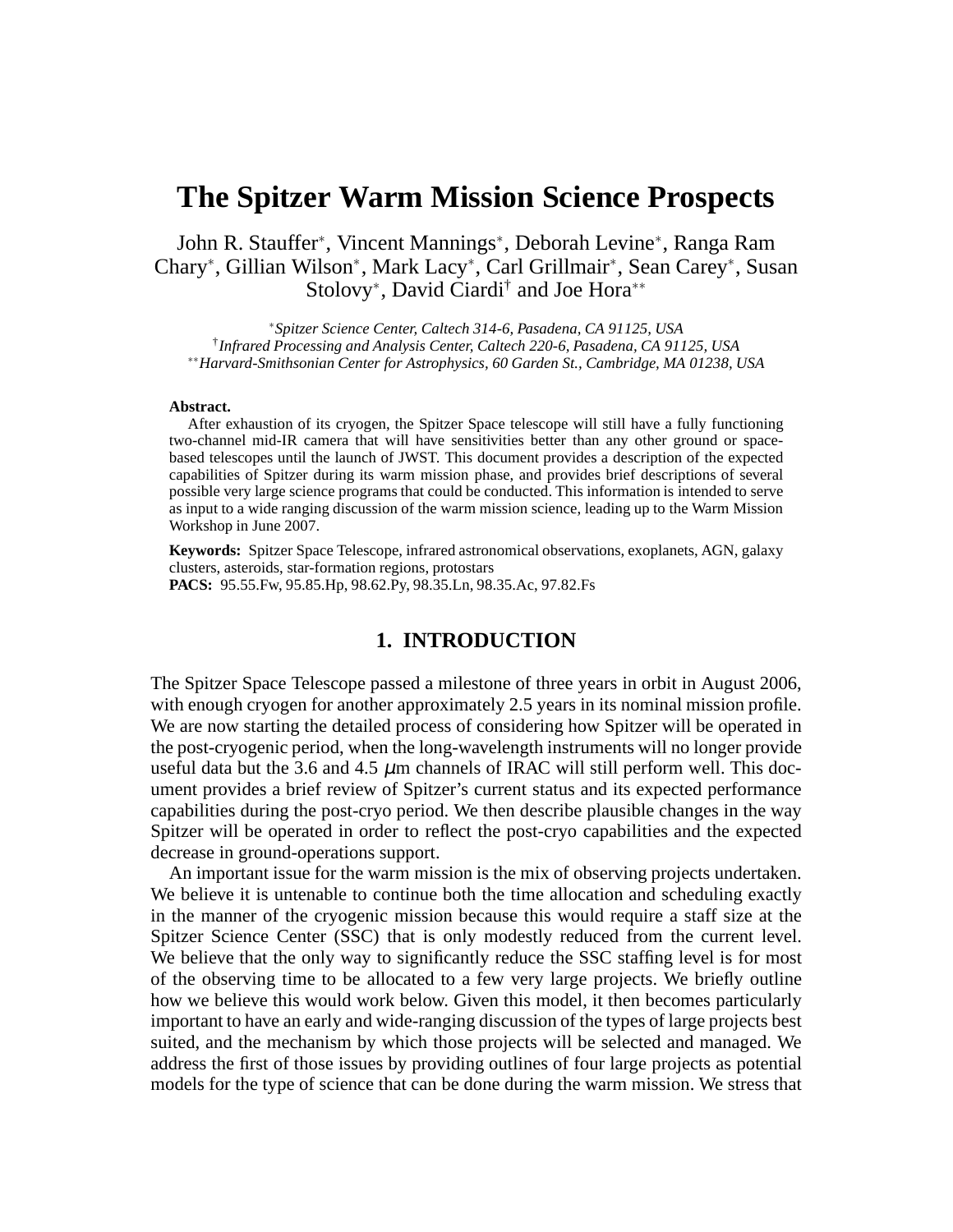these projects are for purposes of illustration, and that they have not been selected. The details of how the large projects will be selected are still evolving, but the process will involve a mostly-external steering committee and an open workshop which they will organize, community-led white papers to develop detailed plans for specific potential large programs, and calls for proposals with peer-reviewed selection.

The range of science that could be done during the warm mission is extremely broad. The total amount of observing time for science could be of order 30,000 to 40,000 hours. If all of that time were devoted to a moderate depth survey (10  $\mu$ Jy, 5 $\sigma$ ) - i.e. about ten times deeper than WISE (*Wide-Area Infrared Survey Explorer*), of order 20 to 30% of the sky could be surveyed. Alternatively, a deep survey ( $< 1 \mu Jy$ ,  $5\sigma$ ) intended to serve as a precursor to JWST observations could be obtained for of order 100 square degrees if that were the only project conducted during the warm mission. Obviously, anything in between those two extremes could also be conducted, including programs aimed at temporal variability or proper motions.

# **2. EXPECTED SPITZER SPACECRAFT CAPABILITIES IN THE WARM MISSION**

The Spitzer Space Telescope has achieved exceptional science return and efficiency due in large part to the excellent performance of the spacecraft and cryo-telescope assembly (CTA). The spacecraft and cryostat have met or exceeded requirements, notably in the areas of pointing control and cryogenic lifetime. In the first 7 months of 2006, Spitzer spent 85.4% of the total elapsed time doing science or science instrument calibration. Based on our in-orbit experience to date, we believe that the Spitzer spacecraft hardware should perform well for many more years. There is no evidence that any of the redundant units on board have failed. The only system where there is some uncertainty is the spacecraft computer. In August 2006, Spitzer underwent an autonomous side-swap of the spacecraft computer (from Side-A to Side-B). No cause for the side-swap was identified, and the most probable explanation is a single-event upset, with the strong expectation that Side-A would operate normally if used. However, since the side-swap, we have continued operation on Side-B because that was deemed the conservative course of action.

During the nominal science mission, Spitzer operates one science instrument at a time, with instrument transitions occurring every 1-2 weeks on average. A sequence of preplanned science is uploaded weekly, and the spacecraft orients its high-gain antenna towards earth once or twice each day to downlink science data. At 2.2 Mb/s these downlink periods take 20-60 minutes depending upon the data volume. Spitzer cannot tolerate over-filling its mass memory, and sustained high data volumes necessitate downlinks twice per day for all MIPS campaigns and some fraction of IRAC operations. Spitzer is in an earth-trailing solar orbit and it recedes from earth at a rate of about 0.1 AU/year. This affects telecommunications, particularly toward the end of the nominal mission and during post-cryo operations.

Spitzer's limiting consumable for the nominal mission is the superfluid helium which cools both the instruments and the telescope (via venting from the cryostat). Current predictions for the end of the cryogenic mission place the date at which the cryogen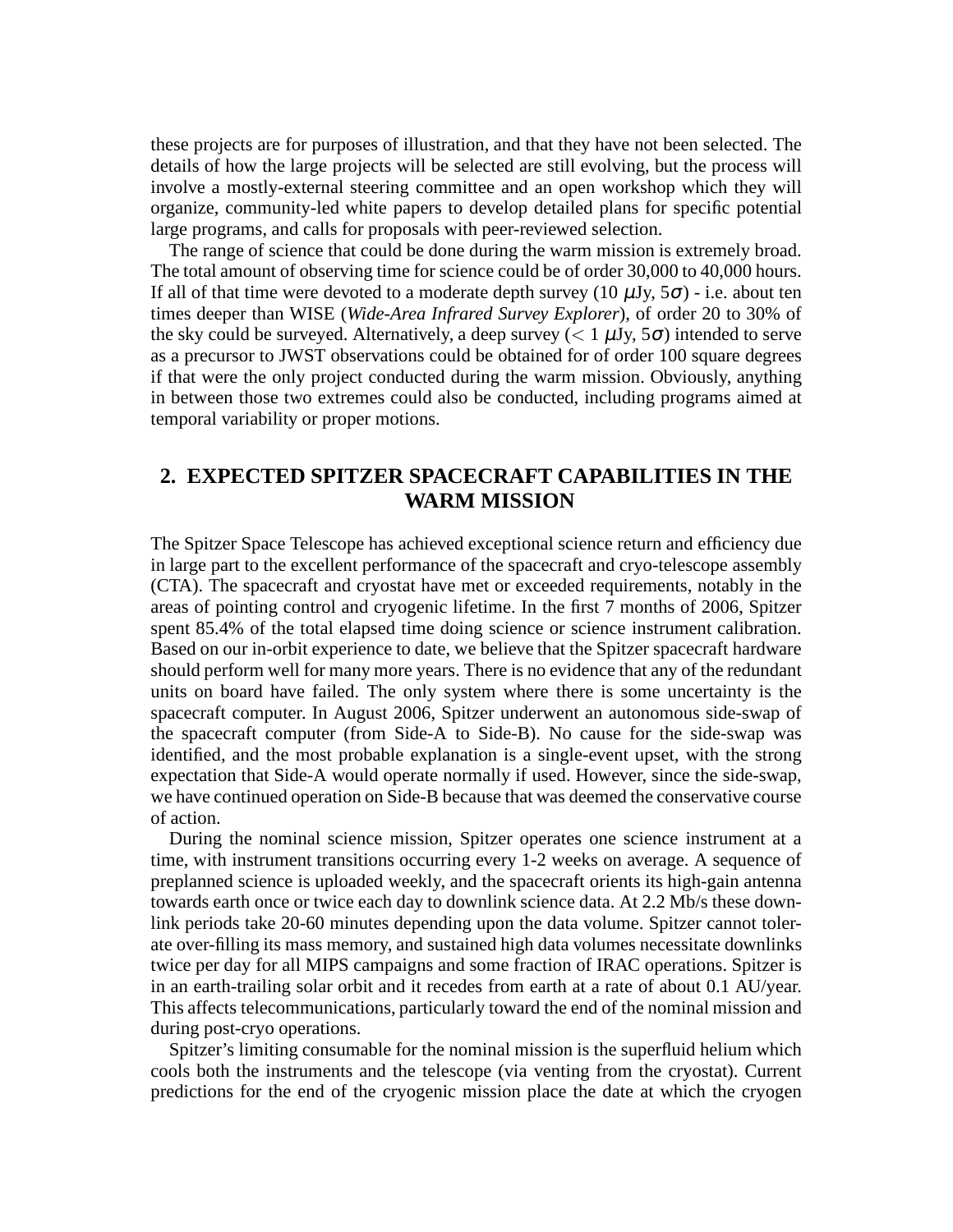will be expended at March  $2009 \pm a$  month. This date is estimated from a measurement of the remaining helium mass based on the thermal response of the cryogen to heat dissipated into the cryostat. The only other consumable on Spitzer is cold  $N_2$  gas for angular momentum management. Given current and expected use rates, there is enough  $N_2$  on board for at least another ten years of operation.

Once the cryogen is expended the temperature of the telescope and the cryostat will rise. The telescope is expected to reach a steady-state temperature of 24-25K after 10-15 days, and is projected to remain in focus at that temperature. Neither MIPS nor IRS will be able take useful science data because of the elevated dark currents. The two shortest wavelength channels for IRAC at 3.6 and 4.5  $\mu$ m, however, will be only slightly affected by the warmer telescope and cryostat, and it is predicted that they will operate with essentially the same sensitivity as they have for the cryogenic portion of the mission. Those two channels are the most sensitive IRAC channels now, and will remain the most sensitive cameras at those wavelengths until JWST is launched.

The spacecraft itself is basically unaffected by the depletion of the cryogen. Operations will continue with only minimal changes from the nominal operations scenario. Most of the small number of changes that are planned will help facilitate operating the mission with the reduced ground resources expected to be available during the postcryogen phase. We expect to operate typically with just one downlink per day, and possibly with two-week-long sequences rather than one-week long sequences. For a constant data volume, the single downlink per day would become longer as the distance from earth increases and the downlink rate decreases. However, compared to now, the data volume will be effectively halved because only two of IRAC's four channels will be operating. The two factors approximately cancel each other. If both transmitters aboard the spacecraft are used, it can support a downlink rate of half the nominal rate, or 1.1 Mb/s out to the end of post-cryogenic operations. With a single transmitter as in nominal operations, the final data rate would be about half that. The maximum length of a downlink is 2.5 hours. While not a certainty, it is entirely possible that downlink data volume will not limit the observing cadence with Spitzer during the post-cryogen period any differently than has been true during the cryogenic mission.

Spitzer's operational pointing zone (OPZ) is limited by the sun-Spitzer geometry, and that does not change over the course of the mission. However, in order to downlink data to Earth, the spacecraft must be able to orient its fixed high gain antenna to point towards the Earth. The high-gain antenna is located on the bottom of the spacecraft and points approximately opposite to the telescope boresight direction. As Spitzer drifts away from the Earth, the orientation it has to assume in order to downlink data gradually causes the telescope pointing direction to approach the edge of the OPZ. Toward the end of the warm mission, the nominal geometry begins to place the downlink orientation outside the OPZ. This can be tolerated initially by pointing the high-gain antenna slightly away from the nominal direction, reducing bandwidth in exchange for lengthening the duration of the mission. As another telecommunications constraint, should Spitzer enter safe mode, the signal from its low-gain antennae when it is rotating about the sun-line must be receivable at earth, and the spacecraft must be able to receive uplink signal from earth in order to recover from safing. Given our current best estimates, it is this latter limitation that we will run up against first and that will signal the end of the post-cryo mission.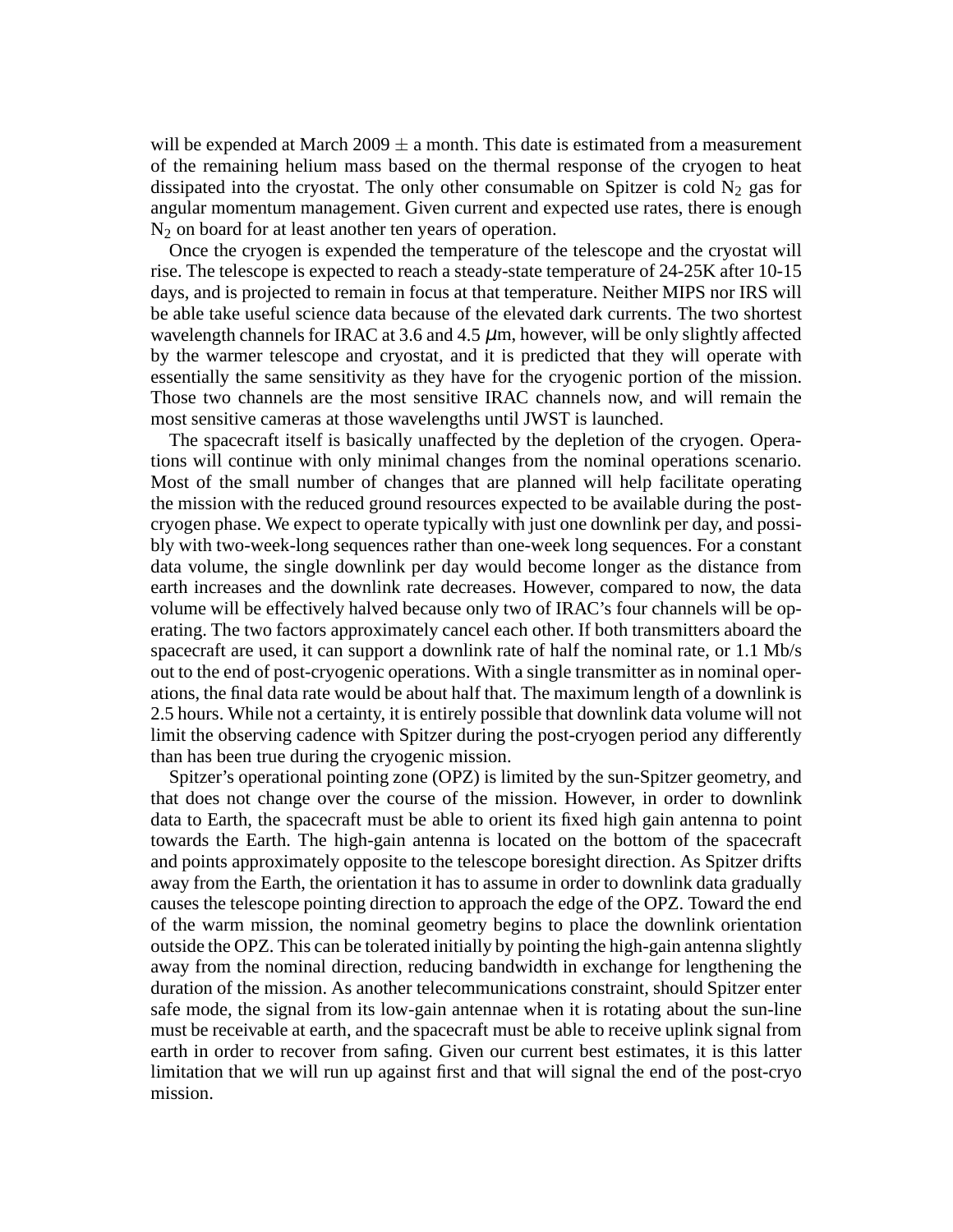Based on current estimates, the end of the post-cryo phase will occur in January 2014. To operate past early November 2013, the OPZ will need to be extended by about 5 degrees to permit downlink orientation, but analysis demonstrates this will be acceptable. At or near the end of 2013, the angle between the low-gain antennas and earth in safe mode exceeds 40 degrees, and the uplink bit rate would drop below the minimum allowed - and this is not mitigable.

More details about the design and operation of Spitzer and the characteristics of the IRAC camera can be found at the Spitzer website<sup>1</sup>. A detailed description of the IRAC camera design and performance can be found in Fazio *et al.* [1].

# **3. EXPECTED CAPABILITIES OF IRAC IN THE WARM MISSION ERA**

#### **3.1. Summary**

During the warm mission the IRAC 3.6 and 4.5  $\mu$ m channels will operate near a temperature of 30K, and will experience little or no degradation compared to their nominal mission performance. Based on thermal and optical models of the telescope and IRAC, a focus adjustment using the telescope secondary mirror mechanism is not expected to be required to maintain the nominal mission optical performance.

# **3.2. Telescope and IRAC Optics**

According to a thermal analysis of the observatory, after the cryogens are exhausted the telescope and multiple instrument chamber (MIC) are expected to warm up over a period of about 10 days, and reach an equilibrium temperature of  $25 - 29K$ . This range is for a nominal IRAC focal plane power dissipation.

The Spitzer telescope does have the ability to adjust its focus by moving the secondary mirror assembly. The IRAC camera itself does not include a focus mechanism. During the initial in-orbit checkout period in 2003, the secondary mirror assembly was moved twice in order to achieve a location which produced acceptably focused images for all three instruments. The telescope focus was monitored during the cooldown after launch, and no significant change in focus position was detected below 55K. The difference between the case of cooldown after launch and the post-cryo mission is that the MIC and inner cryostat were at 1.2K during the initial cooldown, whereas after the cryogens are expended the MIC and cryostat will warm up with the telescope and stabilize at ∼25K. However, this is not expected to cause a significant focus shift. In the IRAC instrument, the lens materials will experience a small change in the index of refraction which will cause a small shift in the instrument focus and point response function (PRF), but analysis performed by the IRAC team indicates that this should not significantly affect

<sup>1</sup> see http://ssc.spitzer.caltech.edu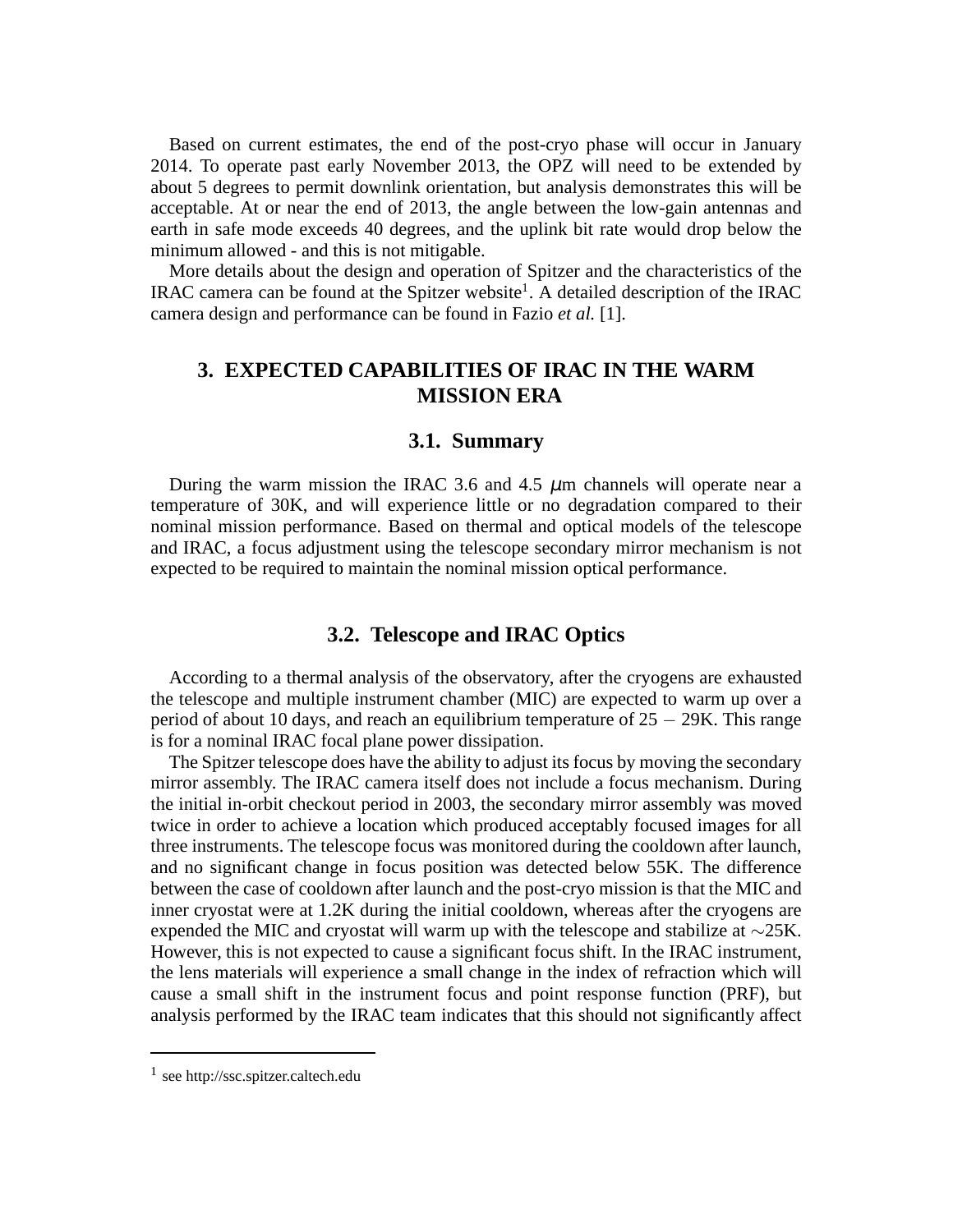the instrument performance. Therefore, the intention is to obtain image characterization measurements at the new temperature equilibrium point (i.e. 10+ days after cryogen exhaustion), but a refocus of the telescope should not be required. As a precaution, however, the project recently completed a planning exercise to make sure all of the tools and expertise would be available to refocus Spitzer during the post-cryo check-out phase if that were necessary. The conclusion of that exercise was that the team was ready for this eventuality, and that it should not consume a significant amount of telescope time.

# **3.3. Detector Performance**

It was known from pre-launch testing of the InSb detectors used for the 3.6 and 4.5  $\mu$ m channels that the dark current in the arrays was sufficiently low to allow for their use in a post-cryo mission. In order to better characterize their performance near 30K, a series of tests were performed recently at the University of Rochester by McMurtry, Pipher, and Forrest [2]. The characteristics of these devices are considered to closely match the in-flight devices.

The results showed that operation at 30K did not significantly degrade the detector performance. The dark current is not significantly higher; it is expected to remain below 1 electron/sec until about 37K, so there is ample margin. The quantum efficiency of the devices should be unchanged. The read noise will likely be the same or slightly higher. However, in long exposures where the zodiacal background will dominate the noise, it will not affect the instrument sensitivity. The level of residual images caused by saturating sources is seen to increase, but they also decay faster so on balance are not significantly worse. The current IRAC pipeline contains flags for marking residual image-affected pixels and excluding them from mosaics made with IRAC images. No significant new types of image artifacts or instabilities were observed during the 30K tests over what is currently seen in the IRAC nominal mission data.

We have also monitored the number of noisy, hot, dead, and otherwise scientifically unusable pixels in the IRAC detectors during the nominal mission up through the end of 2005. This period has included two extremely intense solar flares in November 2003 and January 2005. In the 3.6 and 4.5  $\mu$ m channels, no increase in the number of noisy, hot or dead pixels was noted. Therefore we would expect no significant increase in their number during the warm mission - even considering the fact that the next solar maximum should occur around 2011 (in the middle of the warm mission).

## **4. SPITZER/IRAC COMPARED TO OTHER FACILITIES**

The Spitzer warm mission will be conducted in an environment where it is expected that COROT will have been launched a few years earlier, Kepler will have just been launched, WISE will be launched during the same year, and where JWST would be expecting launch within about four years. The Spitzer warm mission should be planned to complement what can be done with WISE and to help prepare scientists to utilize JWST as efficiently as possible.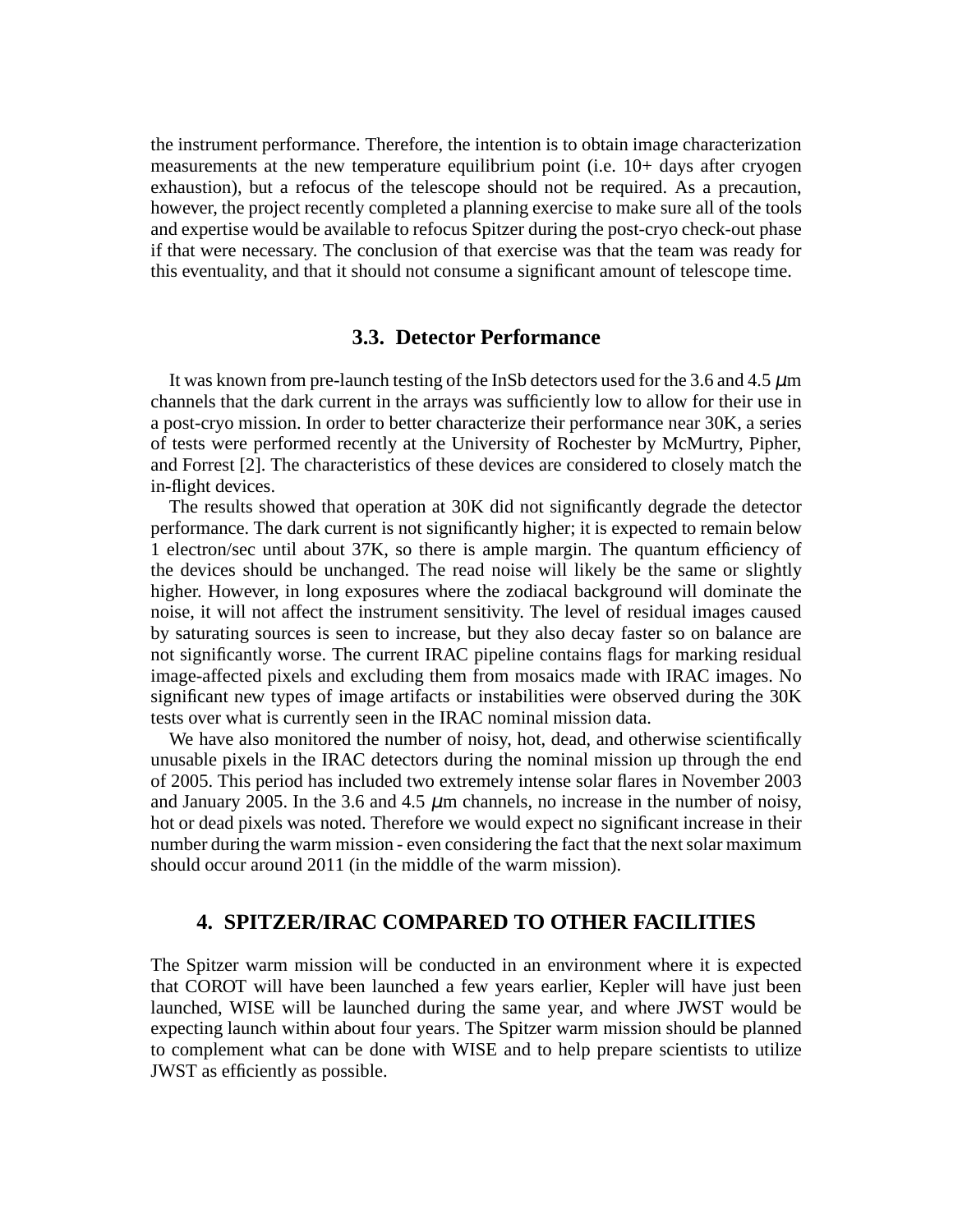| <b>AOR</b><br>Type | <b>Number</b><br><b>Dithers</b> | Frame<br>Time(sec) | Ch1<br>$(5\sigma, \mu Jy)$ | Ch2<br>$(5\sigma, \mu Jy)$ | Area in 1000 hr<br>Sq.Deg. | <b>Example</b>       |
|--------------------|---------------------------------|--------------------|----------------------------|----------------------------|----------------------------|----------------------|
| Shallow            |                                 |                    | 100.                       | 110.                       | 400                        | <b>GLIMPSE, WISE</b> |
| Wide               | 4                               | 12                 | 8.5                        | 12.5                       | 225                        | 360GLIMPSE           |
| Moderate           | 4                               | 30                 | 3.5                        | 6.                         | 125                        | $z>1$ clusters       |
| Deep               | 6                               | 100                | 1.3                        | 2.5                        | 25                         |                      |
| Very Deep          | 900                             | 100                | 0.1                        | 0.2                        | 0.25                       | High-z               |

**TABLE 1.** Sensitivity And Areal Coverage For Different AOR Types

WISE is designed to provide a map of the complete sky in four passbands (3.3, 4.7, 12 and 24 microns). Therefore, its two short wavelength bands approximately duplicate the two IRAC bands available for use in the warm mission. However, because WISE has a smaller primary mirror and is designed to obtain a shallow survey of the entire sky, it has a comparatively low sensitivity - the required  $5\sigma$  sensitivity levels are 120 and 160  $\mu$ Jy, respectively, at 3.3 and 4.7 microns. The lower angular resolution for WISE (PSF about 2.5 times broader than for IRAC) means that WISE will have more difficulty in crowded fields than IRAC (e.g. the galactic plane or star clusters).

By contrast, JWST's NIRCAM is **very** sensitive and has a very good angular resolution, but is not well-suited to covering large areas of the sky. NIRCAM will have a large number of broad-band filters covering the 1-5 micron wavelength region and a PSF size of order 0.1 arcseconds in the 3 to 5 micron wavelength range. The five sigma sensitivities for a 1000 second exposure (the nominal exposure time expected for NIRCAM) are of order 10 and 20 nJy for the broad-band filters near 3.5 and 4.6 microns. JWST's observing capabilities are still being determined, but it is expected that a combination of data volume issues, commanding issues and slew/acquire times will significantly limit the ability to image large areal regions. A current estimate is that an area of approximately 0.5 square degree could be imaged in a 24 hour period down to a 5<sup>σ</sup> point-source sensitivity of about 100 nJy at 4.6 microns using an integration time of around 50 seconds per field (shorter integration times would not appreciably increase the survey area because most of the clock time is consumed in overheads and slew/settle). The depth would be comparable to the Spitzer GOODS program. One of the most valuable contributions for the Spitzer warm mission may be to provide deep enough surveys of relatively wide regions to provide the first targets for JWST once JWST is in orbit. That is, obviating a need for JWST to use its precious observing time for wide-shallow surveys of its own in order to provide target lists for followup deeper imaging or spectroscopy.

Figure 1 provides a graphical comparison of the combination of sensitivity and areal coverage for WISE, JWST/NIRCAM and Spitzer/IRAC. The figure illustrates that the niche for Spitzer/IRAC is for surveying to depths not reachable with WISE and for areal coverage which would be prohibitively expensive in time for JWST. Table 1 provides sensitivity levels for several different integration times for IRAC Ch1 (3.6µm) and Ch2  $(4.5\mu m)$ , with links to the possible large projects which we describe later.

As one example, consider the case of a program to survey for clusters of galaxies with  $1 < z < 2$  (see section 6.1). In order to identify enough new clusters to significantly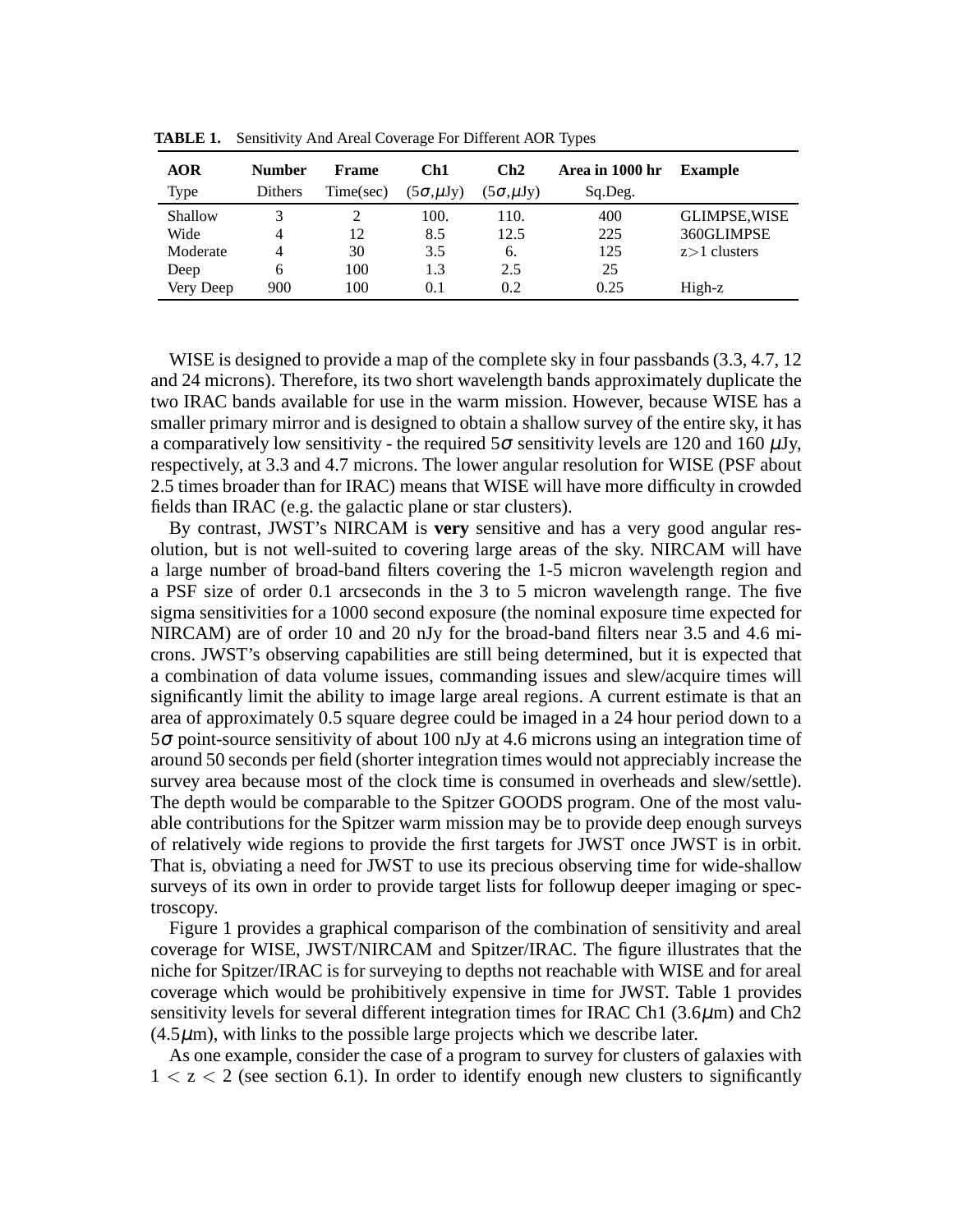

**FIGURE 1.** Comparison of the time needed to conduct imaging surveys of a given area of the sky for WISE, Spitzer/IRAC and JWST/NIRCAM. For Spitzer, the three symbols correspond to surveys with total integration times per point on the sky of 36, 300 and 7200 seconds.

advance this field, the area surveyed needs to be of order 200 square degrees, or more. In order to identify these clusters requires being able to detect cluster members down to two and a half times fainter than an L∗ galaxy, corresponding to about 4  $\mu$ Jy, five sigma at 3.6  $\mu$ m. These clusters will therefore be completely undetected in the WISE all-sky survey. To complete the required sky coverage with JWST, however, would take of order a year of dedicated observing. Spitzer/IRAC could complete the survey in three to four months, and do so in time to complete full analysis of the data and to propose follow-up detailed NIRCam imaging once JWST is launched.

As another example, consider a project to confirm candidate Y dwarfs identified with WISE. If WISE only completes one epoch of observations for the full sky before it exhausts its cryogen, only a few of the nearest Y dwarfs will be detected in two or more bands - most will be one-channel detections (the 4.5  $\mu$ m band). It is expected there will be tens of thousands of such  $4.5 \mu$ m-only sources, the great majority of which will be spurious. Obtaining good S/N IRAC 3.6  $\mu$ m and 4.5  $\mu$ m photometry for these sources would be sufficient to confirm or reject these sources as Y dwarfs, and would take only of order 1 minute of observing time each. A couple dozen such sources could be observed each day with IRAC in a snapshot mode with relatively little impact on the primary program(s) conducted that day, and hence thousands could be covered each year. Attempting to do the same thing with JWST/NIRCAM would require much more telescope time due to the much slower slew/settle times for JWST, and so would not be feasible. A similar program with ground-based facilities would also be prohibitive in terms of number of nights on big telescopes.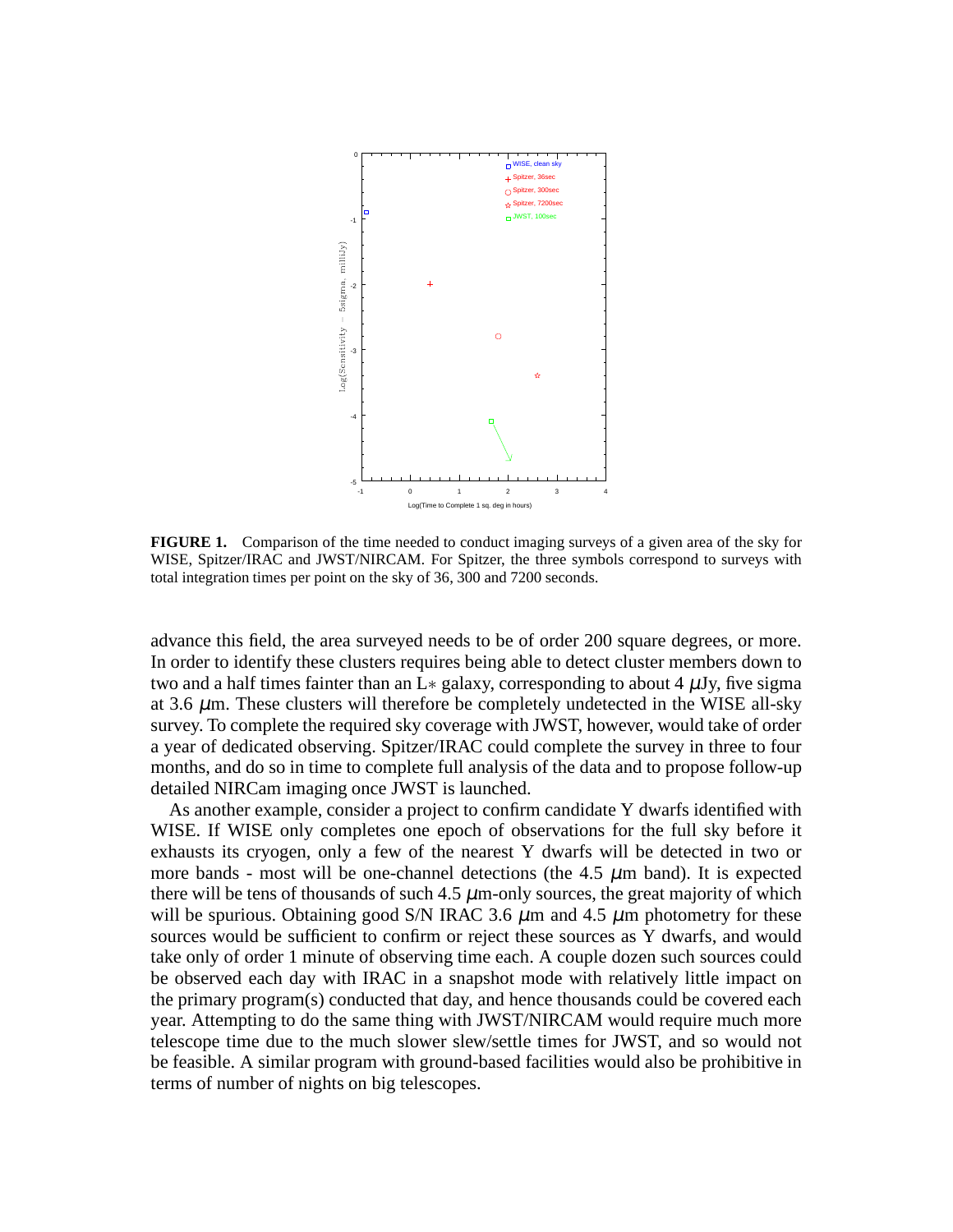

**FIGURE 2.** (a) Three-color (IRAC 3.6, 4.5 and 5.8  $\mu$ m) image of the NGC1333 star-forming region (NASA/JPL-Caltech/R.A. Gutermuth). (b) The same region, but using 2MASS K-band as the blue filter, and IRAC 3.6 and 4.5  $\mu$ m as the green and red filters.

For some types of science, it is useful to have data in more than two bandpasses. A pertinent example is the search for young stars with primordial, circumstellar disks in star-forming regions. Such searches are well-suited to the cryogenic IRAC because a two-color diagram (Ch1 minus Ch2 vs. Ch3 minus Ch4) clearly separates pure photospheres, from classical T Tauri stars with disks and from even younger stars with infalling envelopes. In the warm mission, an IRAC-only survey with just channel 1 and 2 would not be able to discriminate stars that are simply heavily reddened from those with disks or envelopes. Much of this science could be recovered, however, by combining the IRAC imaging with a ground-based survey in the near-IR (J, H or K). From a purely aesthetic viewpoint, Figure 2 illustrates that the latter type of survey can produce 3-color images with as much visual impact as the current IRAC-only images.

# **5. OPERATIONAL PLANS DURING THE WARM MISSION**

The current staffing level for the SSC is sufficient to support the nominal mission − but just barely. Once the cryogen runs out, support of new Spitzer observations will no longer require staffing for the two retired instruments (MIPS and IRS). However, this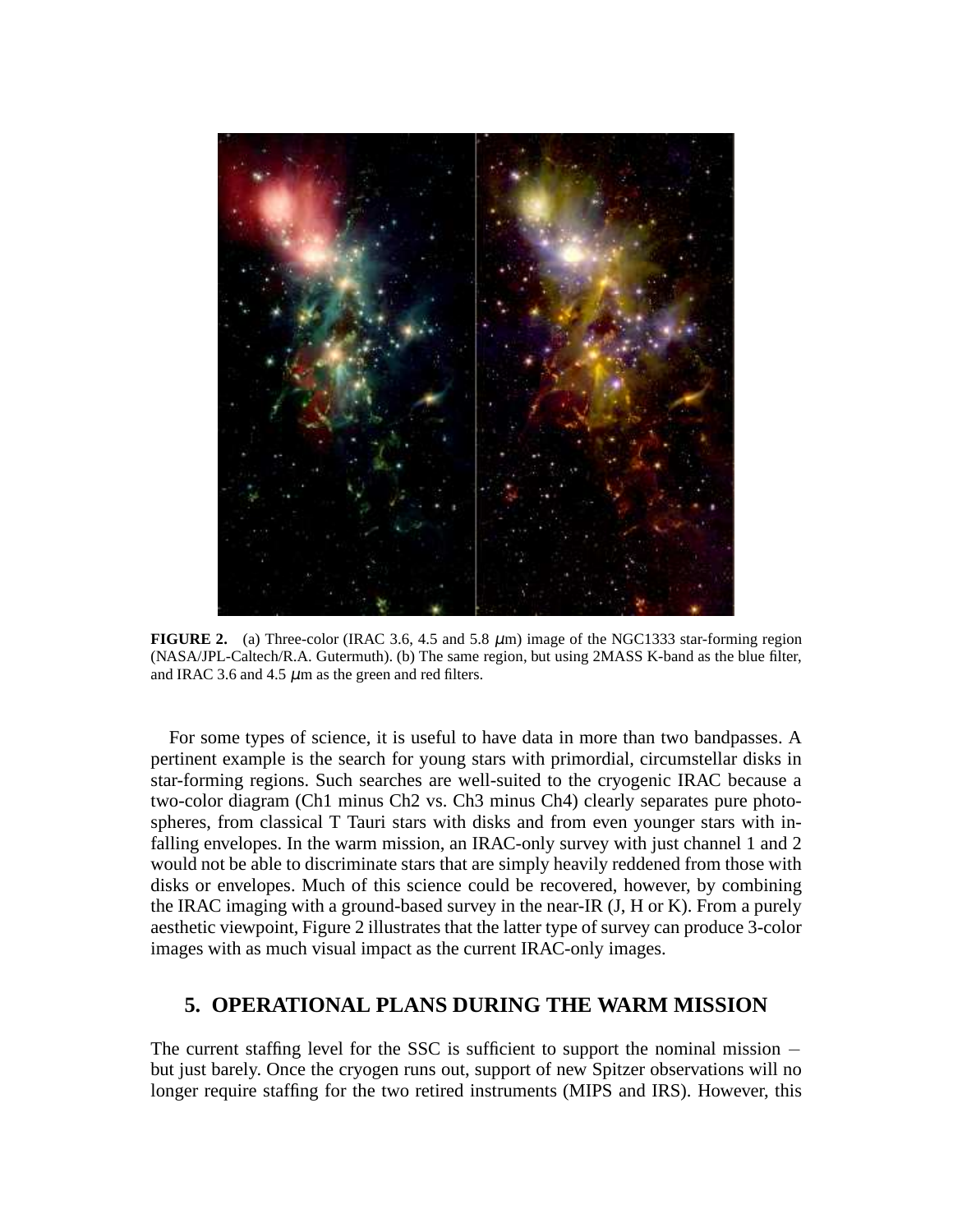represents a small fraction of the anticipated steady-state staffing level required for the SSC during the warm mission period. A significant fraction of the work for the Science User Support team (SUST) is directly proportional to the number of approved programs, with a premium for programs led by inexperienced Spitzer users. By mandating that all but a small fraction of the observing time be devoted to very large projects, the workload, and hence the staffing level, for the SUST should be significantly reduced. The Operations Planning and Scheduling Team (OPST) workload would also decrease with fewer projects (fewer special cases, less interaction with observers), and the workload of the Community Affairs team could decrease significantly if the yearly TAC meeting could be simplified and if the number of proposals submitted, reviewed and approved could be reduced appreciably.

It is expected that the IRAC AOT will not undergo significant changes for the warm mission (other than to reflect the fact that only two arrays will be used). Because there will no longer be transitions between instruments, it should be possible to reduce the number and frequency of calibration observations, thus providing even more observing time for science. It is probable that we will try to minimize the number of observations scheduled for targets-of-opportunity . In order to make the most of the large programs, we will likely require the teams proposing those programs to produce enhanced data products (in particular, source lists and photometry) or we will solicit archival proposals to perform that function.

It is possible that one or more large projects may be identified which are most efficiently implemented by the SSC as a service to the community. In that case, the data from the program would be made public without any proprietary period and special effort would be made to fund archival proposals to mine the data from that program; enhanced or higher-level data products could also be generated by the SSC or by proposing teams.

# **6. EXAMPLES OF LARGE "LEGACY" PROJECTS FOR THE WARM MISSION**

As a means to begin the conversation about the science programs that should be pursued during the Spitzer warm mission, we provide below a few illustrative, large programs. These are *not* meant to pre-empt other ideas or to establish precedence for any particular teams. They are simply explorations of ideas for large and scientifically exciting projects that would have significant impact. The programs that will in fact be conducted will be chosen via an open selection process whose nature will be defined with community input during the upcoming year.

### **6.1. The Case for a Wide, Moderate Depth Extragalactic Survey**

The tremendous power of deep multipassband datasets has become increasingly apparent over the last few years. Multipurpose surveys (e.g., GOODS, COSMOS, AEGIS) have very successfully synergised datasets to study galaxy formation and evolution to high redshift. However, the fields studied have been very small,  $\sim 1 \text{ deg}^2$  and are there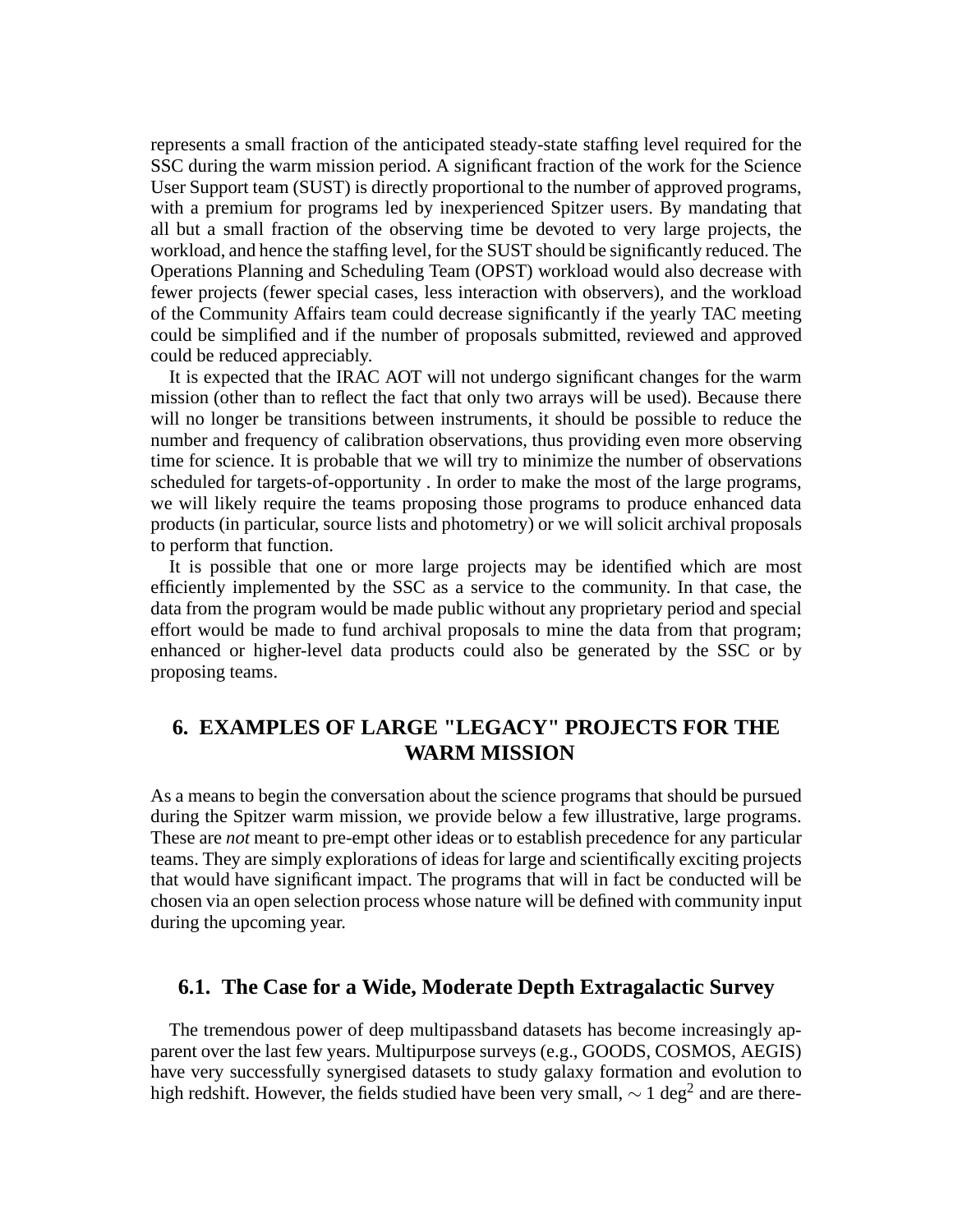fore subject to cosmic variance. Moreover, the fields are of limited use for studying the most clustered and/or rare sources e.g., extremely red objects (EROs), ULIRGs, and superclusters. Larger area surveys are clearly necessary.

The SWIRE Legacy Survey<sup>2</sup>, was the largest of the original six Spitzer Legacy Programs. SWIRE's six wide-area, high galactic latitude fields were imaged by Spitzer at 3.6, 4.5, 5.7, 8.0, 24, 70 and 160 $\mu$ m over a total of  $\sim$  50 deg<sup>2</sup>. The SWIRE dataset has been used to trace the evolution of dusty, star-forming galaxies, evolved stellar populations, and active galactic nuclei as a function of environment (Lonsdale *et al.* [3, 4], Oliver *et al.* [5], Babbedge *et al.* [6], Rowan-Robinson *et al.* [7], Farrah *et al.* [8]). However, even SWIRE is not sufficiently large to discover more than a handful of the most massive clusters at  $z > 1.5$ .

Astro-F and WISE will perform shallow all-sky IR surveys and JWST will perform very deep pencil beam surveys. This leaves an obvious unfilled niche - deep multipassband surveys on scales of hundreds of square degrees. Note that the IR imaging component of such a deep wide-field survey can only be performed from space. An IRAC SWIRE-depth survey of 200-300 square degrees would take 2000 − 3000 hours (i.e., three to four months) to perform. CFHT's WIRCAM, the largest existing ground-based IR camera, would require ∼ 2000 **nights** to reach the same depth at K for an equivalent survey, and would produce more variable photometry across the fields than can be achieved with the ultrastable IRAC camera.

MegaCam on the CFHT is in the process of filling this large-area niche at optical passbands, observing what will be the foremost multi-passband optical dataset for many years to come, the  $u^*g'r'i'z'$  CFHT 170 deg<sup>2</sup> "Wide" Legacy Survey<sup>3</sup>. This area is much too large for redshifts to be determined spectroscopically, one must rely on photometric redshift estimation techniques. However, accurate estimation of photometric redshifts at  $z > 1$  is impossible with an optical dataset alone (Ilbert [9]). And yet, frustratingly, the redshift range  $1 < z < 2$  is exactly the redshift regime one would like to study. It is of particular importance for three reasons, a) It is the redshift at which dark energy begins to dominate over dark matter. b) It corresponds to the "redshift desert" where prominent spectral features are notoriously difficult to measure in the optical: more is known about galaxy evolution at  $z > 2$  (from e.g. Lyman-break studies) than at  $1 < z < 2$  c) It is the epoch of mass assembly in galaxies.

The CFHTLS fields (and indeed, those proposed by several future large ground-based optical surveys e.g., PanSTARRS, LSST), would be well-matched to an IRAC imaging survey. The CFHTLS optical survey should be complete by 2008, a year or more prior to the beginning of the Spitzer warm mission. The addition of IRAC passbands would facilitate reliable photometric redshifts to *z* ∼ 2 [the redshift regime where the 4.5 and/or 3.6 $\mu$ m channel unequivocally sample longward of the 1.6  $\mu$ m bump feature, found in all "normal" galaxies (Sawicki [10])]. The resulting combined optical-infrared survey, would be a one-of-a-kind dataset, opening up the  $1 < z < 2$  universe, and enabling a variety of galaxy evolution and cosmological applications. This dataset would be impossible to surpass for at least another decade.

<sup>2</sup> http://swire.ipac.caltech.edu/swire/swire.html

<sup>3</sup> http://www.cfht.hawaii.edu/Science/CFHLS/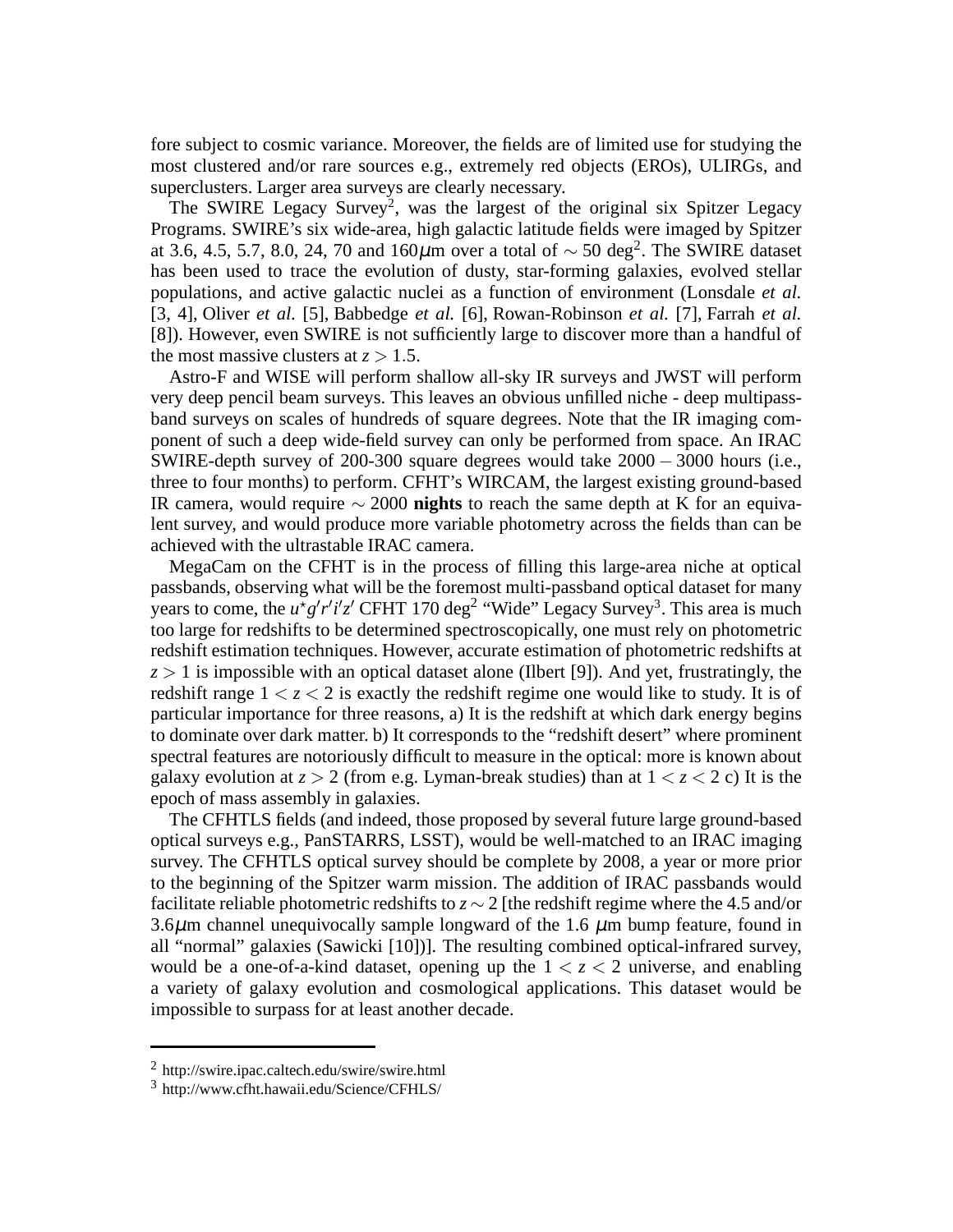**Clusters Of Galaxies at** 1 < *z* < 2 **As Dark Energy Constraints:** Galaxy clusters form at the highest peaks in the primordial density field, and as a result, their abundance and spatial distribution are very sensitive to the underlying cosmology. Clusters at  $z < 1$ are now proving themselves useful tools for constraining cosmological parameters, especially with respect to the matter density,  $\Omega_m$ , and the amplitude of the matter power spectrum,  $\sigma_8$  (Gladders et al 2006). A sample of clusters in the redshift range  $z < 1 < 2$ , however, would provide strongest constraints on the nature of the dark energy, arguably the most important problem in cosmology today.

**Combining Cosmological Constraints:** The improved accuracy which IRAC would bring to the estimation of photometric redshifts would translate into improvements in the constraints achievable from any weak lensing cosmic shear analysis (Refregier [12], Schneider [13], Hoekstra [14]). One would ultimately wish to combine the constraints from the cluster and lensing surveys with those available from Baryon Acoustic Oscillations<sup>4</sup> and Type Ia Supernovae, and of course from the Cosmic Microwave Background.

**Stellar Mass Density Evolution:** Mid-IR observations are ideally suited to tracing the accumulation of stellar mass in galaxies (Labbé *et al.* [15], Shapley *et al.* [16], Rigopoulou [17]). Note that at  $z > 0.4$ , even a *K*-band selected dataset can only sample shortward of restframe  $1.6\mu$ m, and so stellar mass estimates for galaxies above  $z = 0.4$  are subject to increasing uncertainties, especially w.r.t. dust content. A wide-field seven-passband dataset would allow an unprecedented measurement of the build-up of stellar mass in galaxies from  $z = 2$ . Galaxies could be classified by luminosity, morphological type (early or late) and environment (field or cluster), and the epoch of mass assembly determined for each type.

**The Relationship Between Stellar Mass And Total Mass:** A main science driver behind the CFHTLS Wide Survey (and future surveys such as PanSTARRS and LSST) is the application of of various weak gravitational lensing techniques e.g., the CFHTLS Wide Survey will measure galaxy dark matter halo evolution to  $z \sim 1$ , but will still be limited to measuring galaxy luminosities in the restframe optical. The IRAC observations will complement the weak lensing analysis in two important ways. Firstly, IRAC imaging will greatly improve photometric redshifts estimates of the source (and lens) galaxies (most of the source galaxies will lie at  $1 < z < 2$ ). This is vital to break the degeneracy which exists between the source redshift distribution  $N(z)$  and the mass normalization. Secondly, since the IRAC observations will allow stellar mass estimates of the lens galaxy population, and these can be subdivided by redshift, luminosity and spectral type, this dataset will provide a measurement of the evolution of baryons relative to the dark matter out to at least  $z = 1$ . These data will therefore allow a direct test of assumptions relating the physics of feedback e.g., cooling flow suppression by AGN in massive galaxies (Croton *et al.* [18]) to the evolution of the dark matter halos.

On larger scales, the dark matter distribution can be mapped using standard mass reconstruction techniques. The ability to reliably group source galaxies by redshift, allows one to perform "mass tomography". By careful selection of the source galaxy

<sup>&</sup>lt;sup>4</sup> We might also be able to make the case for the dataset discussed here for the warm mission as being of use as a BAO probe or pathfinder survey.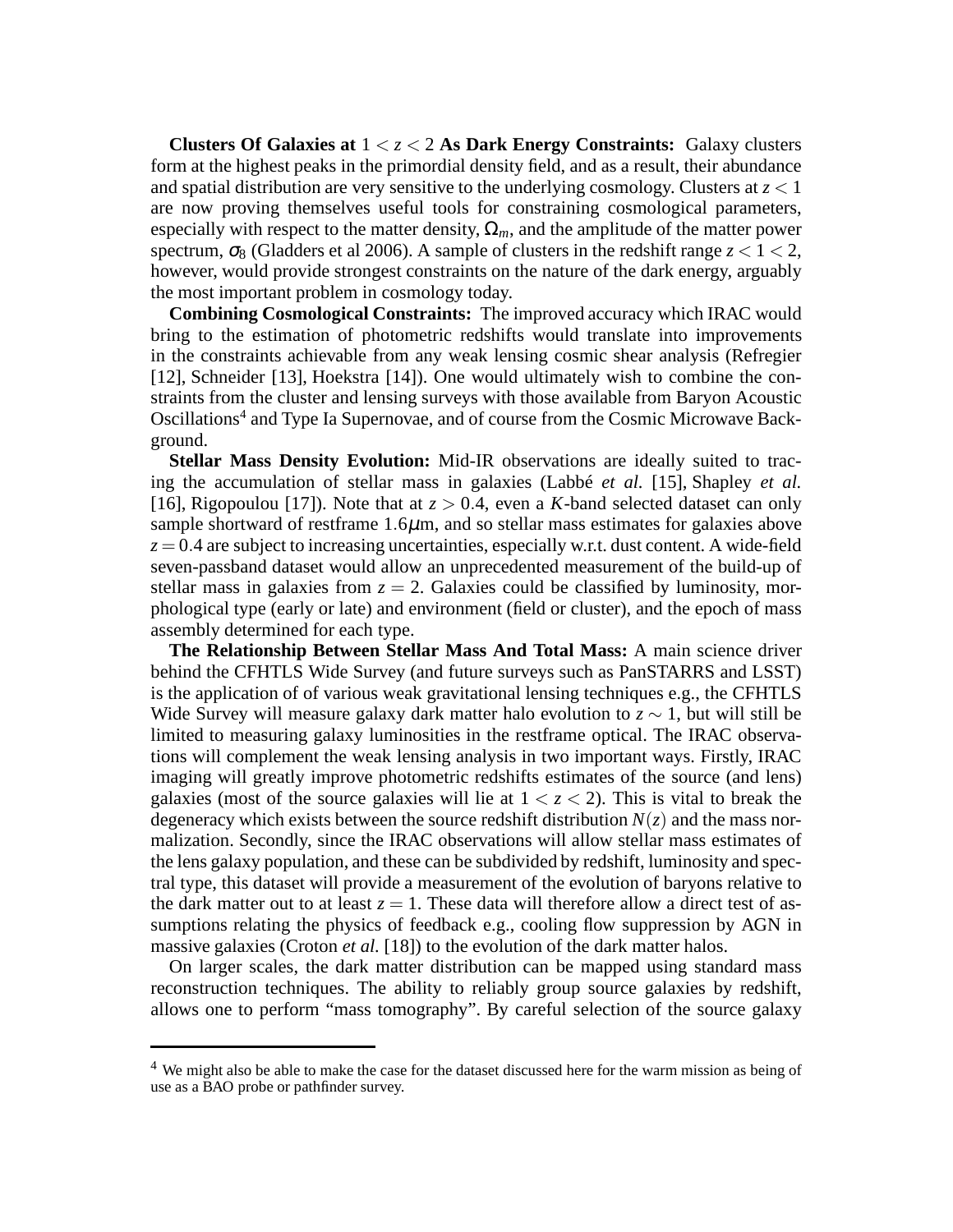redshift distribution, one can tune the redshift range of the (intervening) dark matter of interest. By selecting several source galaxy redshift distributions in turn, one can create 3D maps of the mass distribution. These mass maps could then be compared to the distribution of galaxies as a function of redshift, luminosity and morphological type, revealing the evolution of baryons versus dark matter on large scales.

**Galaxy Clustering Evolution:** It will also be possible to measure galaxy clustering as a function of redshift, luminosity, scale, and morphological type. These measurements would provide constraints on theories of galaxy formation and evolution.

**Obscured AGN:** Although the most highly-obscured AGN require longer wavelengths to be identified, there is a significant population of moderately-reddened quasars which can be found even at near-infrared wavelengths (Cutri *et al.* [19], Glikman *et al.* [20]). An IRAC survey based either on photometric techniques for identification of quasars in the infrared (Warren *et al.* [21]) or on matching to radio surveys such as FIRST or upcoming surveys with LOFAR would enable us to find several thousand moderately-obscured quasars. With a sample of this size to compare with the existing SDSS sample of normal quasars (whose flux limit is well-matched to the IRAC surveys), we can search for evidence of an evolutionary link between dusty and normal quasars through studies of their host galaxies (Sanders *et al.* [22]) and test models for the dependence of the fraction of dusty quasars on the luminosity of the AGN (Lawrence [23]).

# **6.2. A Deep Survey for High-z Galaxies and Supernovae**

# *6.2.1. Galaxies From* 0.5 < *z* < 7*: Clustering and Evolution*

Spitzer IRAC observations in the  $3.6\mu$ m and  $4.5\mu$ m passband, by virtue of tracing redshifted optical/near-infrared light, provide an excellent measurement of the stellar mass in galaxies out to  $z \sim 6$ . Spitzer observations conducted as part of the Great Observatories Origins Deep Survey (Dickinson *et al.* [24]) have revealed that many galaxies build up stellar masses comparable to that of the Milky Way within 1 Gyr of the Big Bang (Chary *et al.* [25], Yan *et al.* [26], Eyles *et al.* [27]). Although massive by themselves, the stellar mass in these galaxies is only a fraction  $(\ll 1\%)$  of the total co-moving matter density which is dominated by dark matter. This dark matter primarily resides in the halos of galaxies and within  $10^{13-14}$  M<sub>☉</sub> structures and superstructures. Detecting the former requires observing the spatially resolved dynamics of stars within galaxies which is nearly impossible in the distant Universe. The formation and evolution of clusters and superclusters on the other hand can be traced by simply measuring the redshift evolution in the clustering properties of galaxies on angular size scales of 3- 10 Mpc. Comparison of the redshift evolution of galaxy clustering with those estimated from simulations of the large scale structure such as the Millennium simulation (Springel *et al.* [28]) can then be used to test the "hierarchical structure formation in standard cold dark matter" paradigm (Figure 3). This paradigm is under threat due to the tentative evidence from the dynamics of nearby dwarf spheroidal galaxies which indicates the presence of "warm" dark matter in the cores of these galaxies (Wilkinson *et al.* [29]). The effect of such "warm" dark matter would be to weaken the clustering signal on short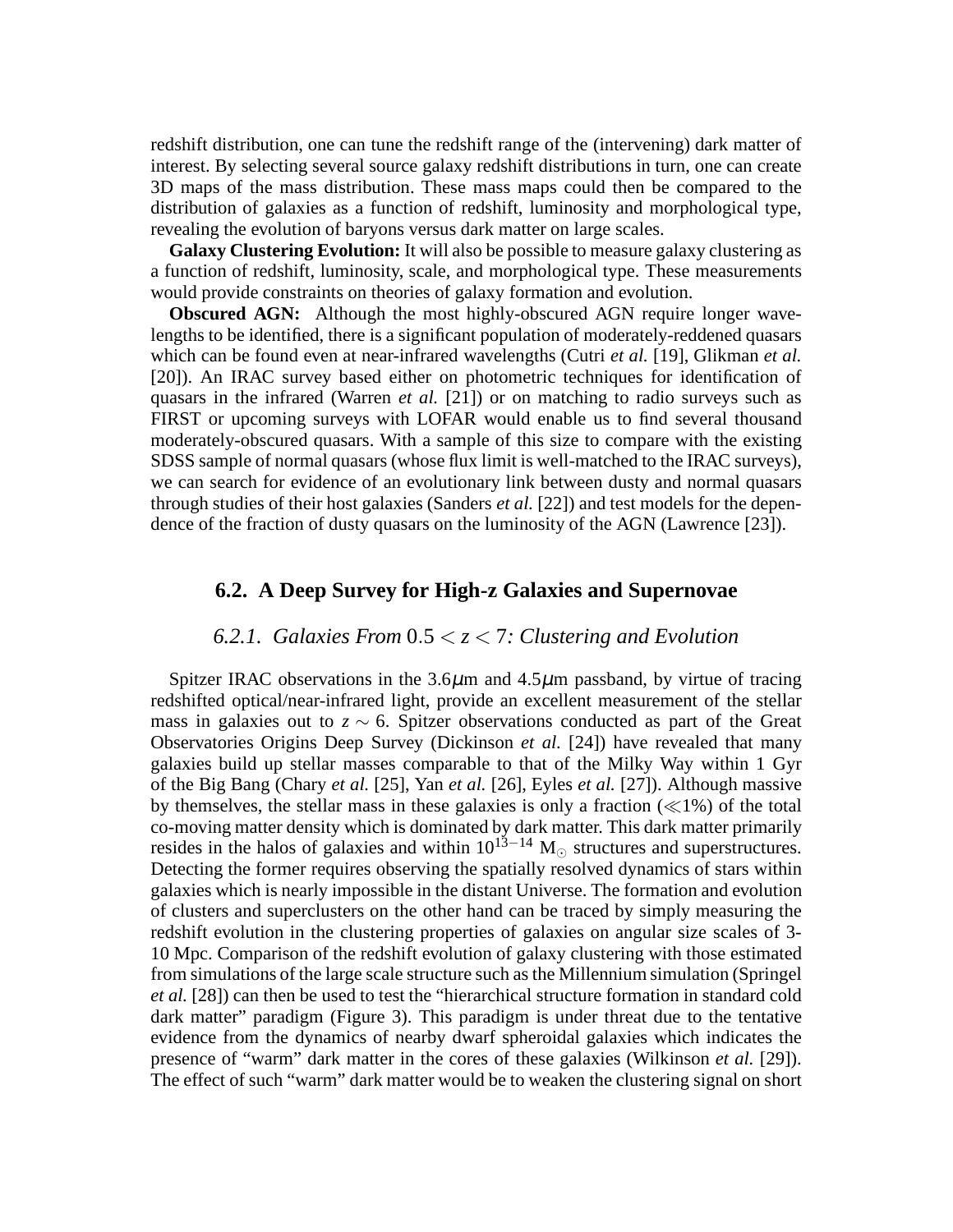**TABLE 2.** Deep Survey Fields

| Field              | Area                                 | <b>Coordinates</b>                   | <b>No. of Redshifts</b>    | <b>Current IRAC coverage</b>                                                                                |
|--------------------|--------------------------------------|--------------------------------------|----------------------------|-------------------------------------------------------------------------------------------------------------|
| GOODS-N<br>GOODS-S | $30' \times 30'$<br>$30' \times 30'$ | $12h36m + 62d14m$<br>03h32m, -27d48m | $\sim$ 3000<br>$\sim$ 2200 | 25 hr Central $165$ arcmin <sup>2</sup><br>3 hr depth entire field<br>25 hr Central 165 arcmin <sup>2</sup> |
| EGS                | $10' \times 90'$                     | $14h19m, +52d43m$                    | $\sim$ 12000               | 3 hr depth entire field                                                                                     |

co-moving distances in the distant Universe and enhance the clustering signal on large angular scales

Accurately measuring the evolution of the clustering amplitude of galaxies as a function of redshift requires the detection of ~1000s of typical  $\gtrsim 10^9$  M<sub>☉</sub> galaxies out to *z* ∼ 6. This can be achieved by observing fields which have the best spectroscopic redshift surveys and the best multiwavelength imaging data which also enable accurate photometric redshifts to be determined. There are three fields (Table 1) which match these requirements - the GOODS-N field, the GOODS-S field and the Extended Groth Strip (EGS). These fields encompass an area of 900 arcmin<sup>2</sup> each resulting in a total areal coverage of 2700 arcmin<sup>2</sup> which is  $1.5\times$  the solid angle subtended by the full moon.

The 400 arcmin<sup>2</sup> of deep Hubble/ACS observations in the GOODS fields have yielded ∼500 candidate objects at *z* ∼ 6 (Bouwens *et al.* [30]). Of these, only about 12% have been spectroscopically confirmed. The 2700 arcmin<sup>2</sup> area would therefore yield more than 3000 candidate objects at *z* ∼ 6 which could be spectroscopically followed up by JWST.

#### *6.2.2. Supernovae From the First Stars at z* > 6

Wilkinson Microwave Anisotropy Probe results indicate that the process of reionization started early, maybe around  $z \sim 10$ . The star-formation histories of  $z > 5$  field galaxies are insufficient to account for the reionizing flux unless the duration of the starburst is extremely short, lasting less than 6% of the time (Chary *et al.* [25]). An alternative to the short starburst timescale is that the stellar mass function is biased towards high masses which would result in a greater flux of ionizing photons for each unit of baryon that goes into stars. Since star-formation at high redshift likely takes place in low metallicity environments, the optical depth of the star to its own flux is low. Unlike at low redshift, where massive stars blow themselves apart from their radiation pressure, the absence of metals at high redshift results in the star being stable till the fuel is exhausted (Heger *et al.* [31]). Such massive stars, referred to as Population III stars, are thought to end up as pair-creation supernovae whose light curve and spectrum are uncertain (Scannapieco *et al.* [32]). At redshifts of 10 and beyond, the light from these supernovae is time-dilated and can only be detected as near-infrared sources that are variable over timescales of months. One of the biggest problems in searching for such distant supernovae in the GOODS field has been the limited area covered in two epochs separated by a few months. Only 1/3 of the GOODS area, i.e.  $\sim$ 100 arcmin<sup>2</sup> are sensi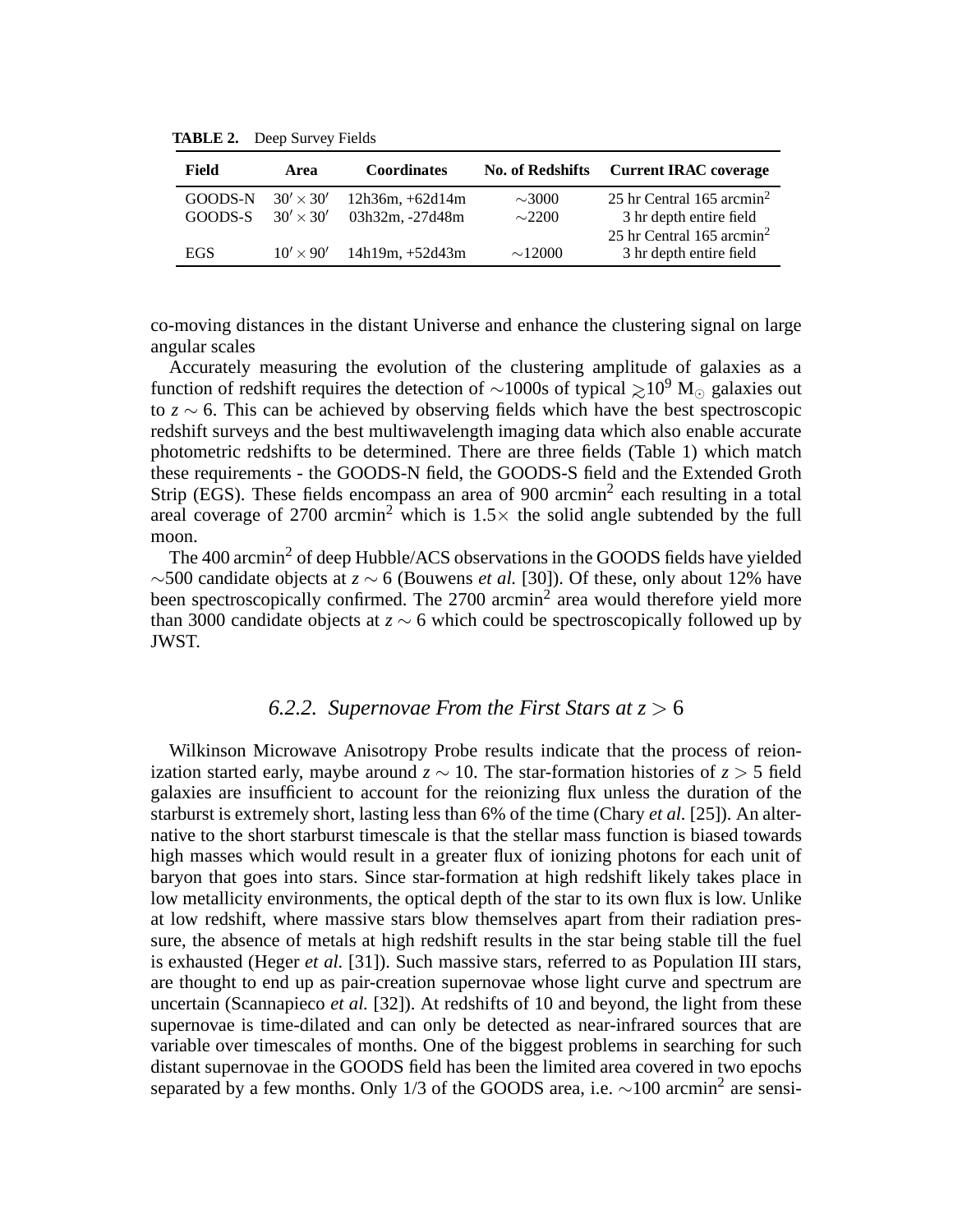tive to objects that are variable over long timescales. Even in this limited area, due to the rotation of the asymmetric Spitzer point spread function with time, the identification of variable sources is limited to isolated sources which are at relatively bright flux densities. The model light curves of pair-creation supernovae from >100  $M_{\odot}$  stars at *z* ∼ 10 − 20, although uncertain, are thought to be at the detection limit of 25 hrs of Spitzer observations at  $3.6\mu$ m and  $4.5\mu$ m (Figure 4).

By observing the  $2700$  arcmin<sup>2</sup> area of the three fields in Table 1 for 25 hrs - separated as two epochs of 12.5 hrs depth, it would be possible to observe the same patch of sky with the same position angle. This will minimize residuals due to the PSF rotation and allow better pairwise subtraction of data taken at different epochs enabling the sensitivity to variable sources to be pushed down the background limited values rather than the confusion limited value. Even non-detections at these faint flux limits will place strong constraints on the spectrum and energetics of these exotic objects and assess if they are sufficient to account for reionization. Such a uniform, "wide" area survey will also enable an accurate measurement of the fluctuations in the extragalactic background light. The measurement of these fluctuations in a deep Spitzer IRAC observation have placed the first constraints on the existence of high redshift Population III stars (Kashlinksy *et al.* [33]).

To reiterate, the deep survey would be comprised of imaging for the total  $2700$  arcmin<sup>2</sup> region of the three fields in Table 1 to the GOODS depth of 25 hours in the  $3.6\mu$ m and  $4.5\mu$ m passbands. Including overheads, we estimate this would take about ∼3600 hrs of observing time. The areal extent of these fields is determined by the quality of the Hubble/ACS optical imaging data, the Chandra X-ray data, the existing Spitzer MIPS far-infrared imaging data and the VLA/radio, Keck and ESO/VLT spectroscopic data. By ensuring a perfect areal overlap between the deepest surveys performed by NASA's 3 Great Observatories and the wealth of multiwavelength data from the largest ground-based telescopes, this would provide a lasting legacy in the study of galaxy evolution, structure formation and first generation of stars in time for follow-up with future facilities like the James Webb Space Telescope.

#### **6.3. A 360 Degree GLIMPSE of the Galactic Plane**

Mid-infrared, large scale, shallow surveys of the Galactic plane and other regions of our Galaxy have already provided a wealth of data on Galactic structure, the physics of star formation and the evolution of the Milky Way. The GLIMPSE project (Benjamin *et al.* [34]) used IRAC to survey the inner Galactic plane from  $-65 < l < 65$  and  $|b| < 1$ (in combination with the Galactic center observations of Stolovy [35]). GLIMPSE has revealed new star clusters hidden by the extinction of the Galactic plane (Mercer *et al.* [36]), numerous previously uncataloged star forming regions (Mercer *et al.* [37]) and furthered our understanding of Galactic structure (Benjamin *et al.* [38]).

The proposed project is to finish the Spitzer mid-IR census of the Galactic plane by mapping the extent of the thick disk around the midplane of the Galaxy over the entire longitude range. The observations will trace the warp of the Galactic disk in the outer Galaxy. The survey would address three main science topics: the extent of star formation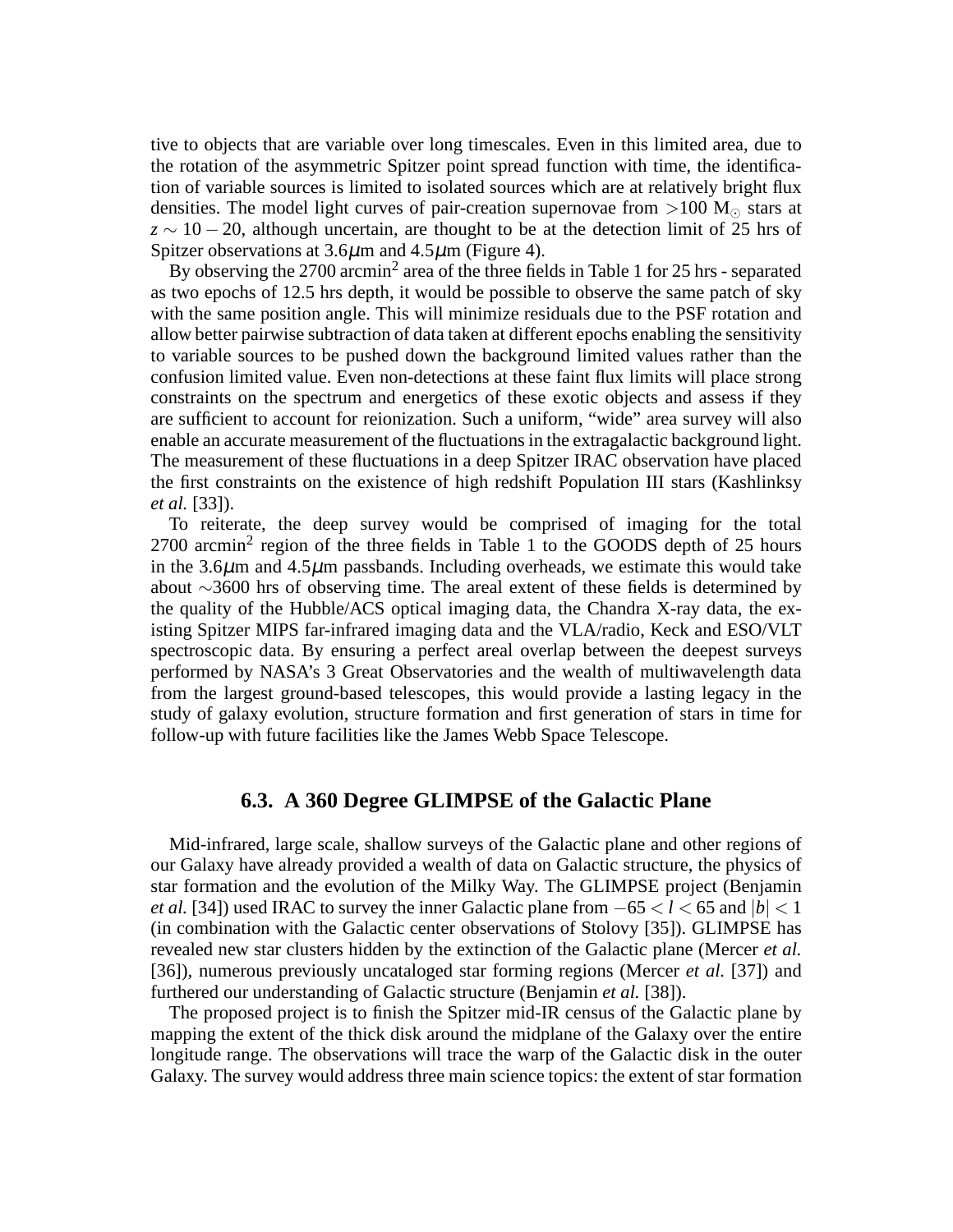

**FIGURE 3.** Evolution in the dark matter distribution in a 30 arcmin x 30 arcmin between  $z \sim 1$  (left) and *z* ∼5 (right) from the Millennium simulations (reprinted from Springel *et al.* [28]). Clearly, the dark matter and therefore, the galaxies are much more strongly clustered at  $z \sim 1$  than at  $z \sim 5$ . By tracing the evolution of clustering of galaxies in redshift bins and comparing them to simulations of structure formation in dark matter dominated models, we can constrain the nature of dark matter. In "warm" dark matter scenarios, the clustering of galaxies will have more power on larger angular scales and less power on small scales. A survey of the type proposed would be able to measure the clustering amplitude of galaxies on scales up to 10*h*<sup>-1</sup> Mpc while the current GOODS observations are limited to correlation lengths of  $\sim$ 3*h*<sup>-1</sup> Mpc.



**FIGURE 4.** Plot showing the characteristics of a pair creation supernova from a 200  $M_{\odot}$  star exploding at redshift of 10. The left hand panel shows the light curve in the  $3.6\mu$ m channel (solid line). The right hand panel shows the time evolution of the spectral energy distribution of such a supernova. Also shown in the right hand panel are the sensitivity limits of the GOODS Hubble and Spitzer observations as well as the ESO/VLT near-infrared imaging data. The ability to constrain the presence of these objects is currently hindered by the 100 arcmin<sup>2</sup> area in GOODS which has two epoch coverage and the rotation of the Spitzer point spread function over these two epochs. If present, these variable sources might be remnants of the first generation of stars forming in the Universe.

in the outer Galactic disk, the number of evolved stars (particularly massive evolved stars) in the Galactic disk, and the structure of the Galaxy along heavily extincted lines of sight.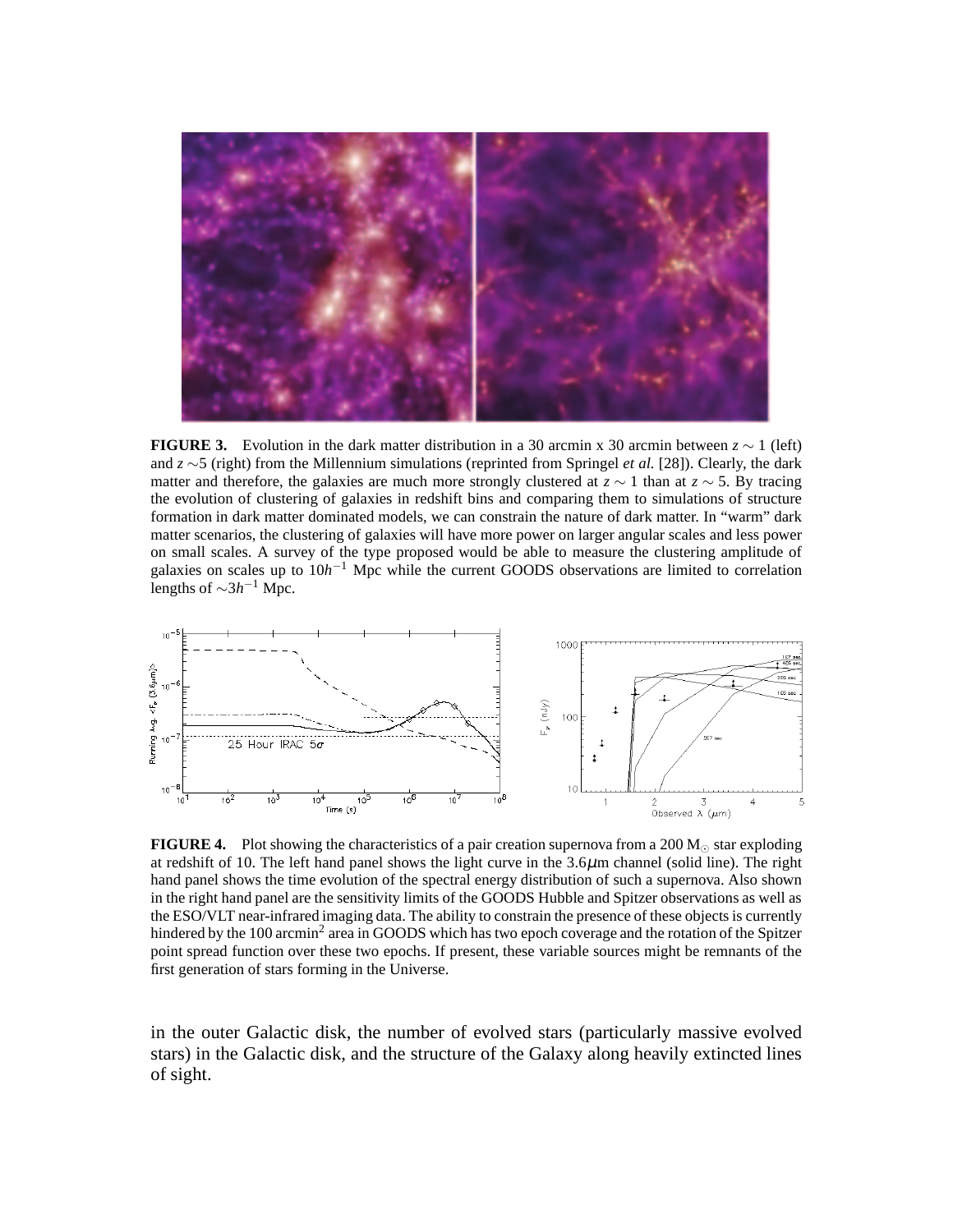*Far-outer Galaxy star formation.* Ongoing star formation at Galactocentric distances up to 19 kpc has recently been identified (Kobayashi *et al.* [39]). The lower metallicity, low volume density of molecular clouds and longer time between spiral arm passages in the outer Galaxy provides a very different environment for star formation than inside the Solar circle. The role of environmental factors and triggering on star formation efficiency can be examined by comparing star formation as a function of Galactocentric radius. A uniform census of star formation at the periphery of our Galaxy can be used to understand the distribution of star formation at the edges of other spiral galaxies.

In addition to being sensitive to the point source emission from protostars, the 3.6  $\mu$ m band is sensitive to the diffuse dust emission from PAHs excited by young stars. Molecular outflows associated with class 0 and class I protostars can be detected by an enhancement in the 4.5  $\mu$ m band which contains the H<sub>2</sub> ν=0-0 S(9) line. Molecular outflows of modest extent (0.1 pc) can be resolved at a distance of up to 10 kpc by IRAC. Figure 5 displays a young star forming cluster towards l ∼ 180 degrees (NGC 1893; distance of  $\sim$  6 kpc) at K band, 3.6 and 4.5 $\mu$ m. The image is representative of the quality of the proposed IRAC observations and demonstrates how the mid-IR bands reveal embedded star formation and that interesting star-forming regions exist well outside the longitude range covered by the existing GLIMPSE surveys.

*Evolved stellar populations.* The number of identified, evolved massive stars in the Galaxy is an order of magnitude smaller than predicted from observations of other spiral galaxies (Shara *et al.* [40]). The proposed survey will be able to identify all Wolf-Rayet stars in the surveyed field throughout the extent of the Galactic disk. Previously unknown AGB stars will be detected in abundance. The role of these stars on replenishing metals in the ISM and their effect on the Galactocentric metallicity gradient can be examined with this unbiased survey.

*Galactic structure along extincted lines of sight.* Near-infrared investigations have recently been able to map well the distribution of stars in the thick disk of the Galaxy (Cabera-Lavers *et al.* [41]). However, there is substantial extinction in the Galactic plane even at K-band (Marshall *et al.* [42]) particularly along lines of sight containing massive star forming regions such as Cygnus X and spiral arm tangent points. Recent work by Frieswijk *et al.* [43] has shown that near-infrared extinction is also important along lines of sight in the 2nd and 3rd quadrants. The IRAC bands are much less affected by extinction ( $A_K \sim 5 \times A_{4,5}$ ; Weingartner and Draine [44]) and can probe the distribution of stars more effectively along high extinction lines of sight.

*Context of proposed survey.* A mid-infrared survey of the entire Galactic plane is complementary to existing and proposed surveys at shorter and longer wavelengths. A uniform, systematic survey at 3.6 and 4.5  $\mu$ m will catalog protostars, evolved stars and highly obscured stars. Shorter wavelength observations (2MASS, UKIDSS) are not able to unambiguously detect and/or identify intrinsically red sources such as protostars and evolved stars. Figure 6, a color-color diagram from Whitney *et al.* [45], displays the location of main sequence stars, evolved stars and protostars on near and mid-IR color spaces. With just the addition of the 3.6  $\mu$ m band, evolved stars are more clearly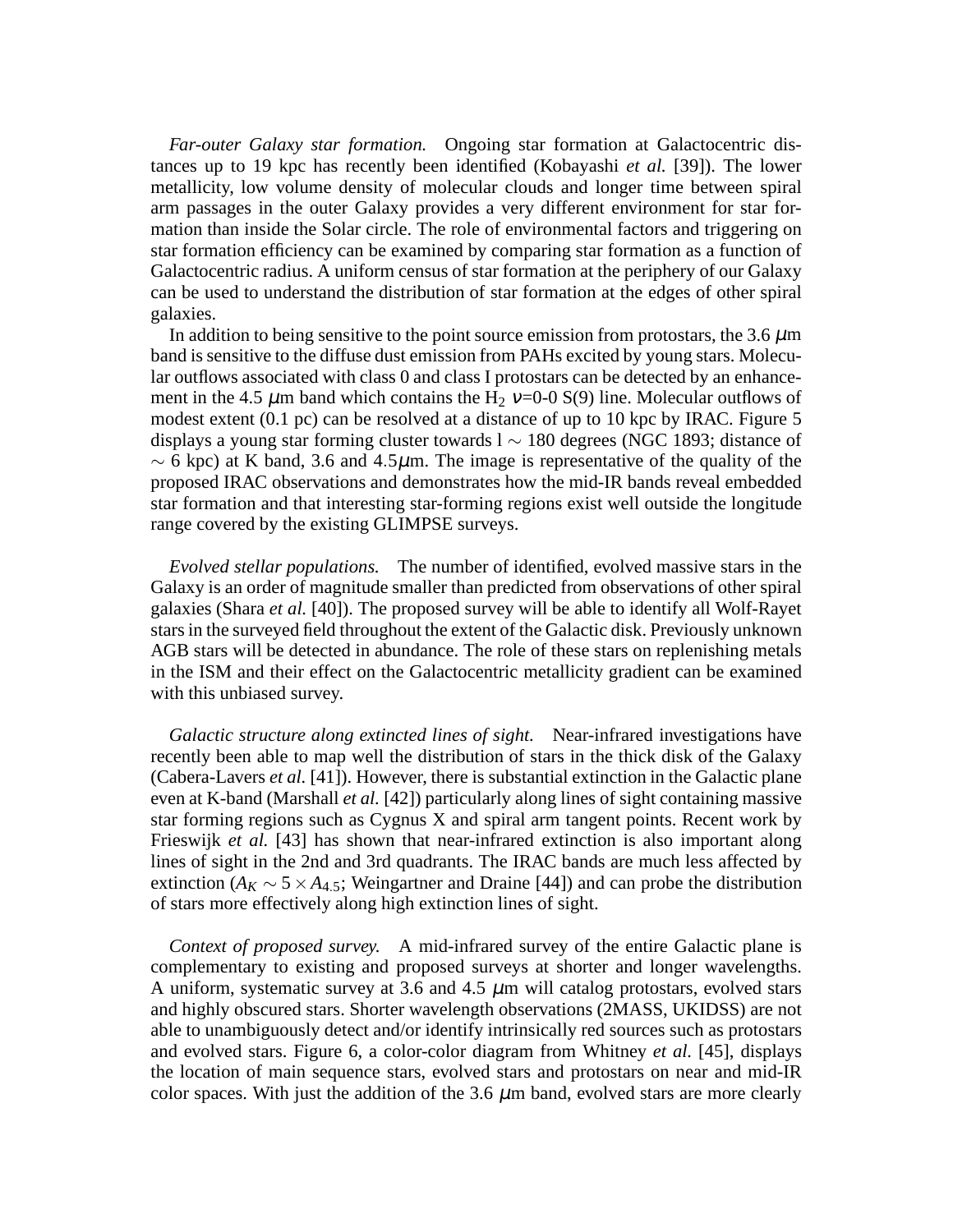separated from reddened early-type main sequence stars and protostars are distinguished from reddened late type giants. The 4.5  $\mu$ m band provides even more leverage in color space (Gutermuth *et al.* [46]) distinguishing between class II and class III protostars.

Far-infrared and submillimeter observations are more sensitive to young protostars but current and future instruments are unable to match the resolution of IRAC. IRAC provides resolution  $4\times$  that of Herschel's 70  $\mu$ m band and 7 $\times$  that of the shortest passband of the JCMT Galactic plane survey. High resolution imaging is important for determining the multiplicity of star-forming regions (Allen *et al.* [47]). The multiplicity of star formation, particularly in massive star forming regions, is very sensitive to the formation mechanism and can be used to determine the relative roles of competitive accretion, turbulent fragmentation, etc.

*Implementation Plan.* To complete the IRAC survey of the galactic disk, a program could be conducted during the Spitzer warm mission which would result in a 1250 square degree survey of the Galactic plane in two epochs. As the inner Galactic plane has already been observed by the GLIMPSE team, only one epoch for this region would be required. This survey would follow the warp and flare in the outer Galaxy as traced by molecular line surveys (Wouterloot *et al.* [48]). The survey region would include most of the molecular disk and the majority of star formation in the Galaxy. Figure 7 displays the proposed survey coverage in Galactic coordinates. The region of the plane within  $|l| < 5$ <sup>o</sup> has been well mapped by Spitzer and does not require additional coverage.

The original GLIMPSE fields (light grey regions in Fig 7) require a single pass of one two second frame to improve radhit and solar-system object rejection. As the remainder of the survey region has a lower object density, we can integrate deeper before becoming confusion limited. With four 12 second integrations, the limiting magnitudes at 3.6 and 4.5  $\mu$ m are 18.4 and 17.5, respectively. The sensitivity of the  $|l| > 65$ ° portion is wellmatched to the ongoing UKIDSS survey and is considerably deeper  $(10\times)$  than the allsky survey of WISE. The portion of the survey region in dark grey in Fig. 7 will be done with two epochs of two 12s high-dynamic range (HDR) integrations. HDR mode is necessary to recover the flux of bright sources (up to  $\sim 1$  Jy). Four dithers are required for robust radhit rejection.

The GLIMPSE survey covered 220 square degrees in 400 hours with IRAC. The proposed observations would use a similar mapping strategy but would include an additional epoch and use 12 second HDR mode observations (which require 50% more time than the 2 second GLIMPSE observations). The estimated time for this very complete survey of the Galactic disk is  $\sim$  5500 hours.

### **6.4. Thermal Imaging of Extrasolar Giant Planet Transits**

Despite exquisite ground-based and spacebourne measurements, current models of giant planets cannot even constrain the mass of the putative solid core at the center of Jupiter to a range smaller than 0 to 12 Earth masses. Yet core masses of giant planets are the most important parameter distinguishing the two currently competing theories of planet formation; core accretion (Mizuno [49], Hubickyj *et al.* [50]) and gravitational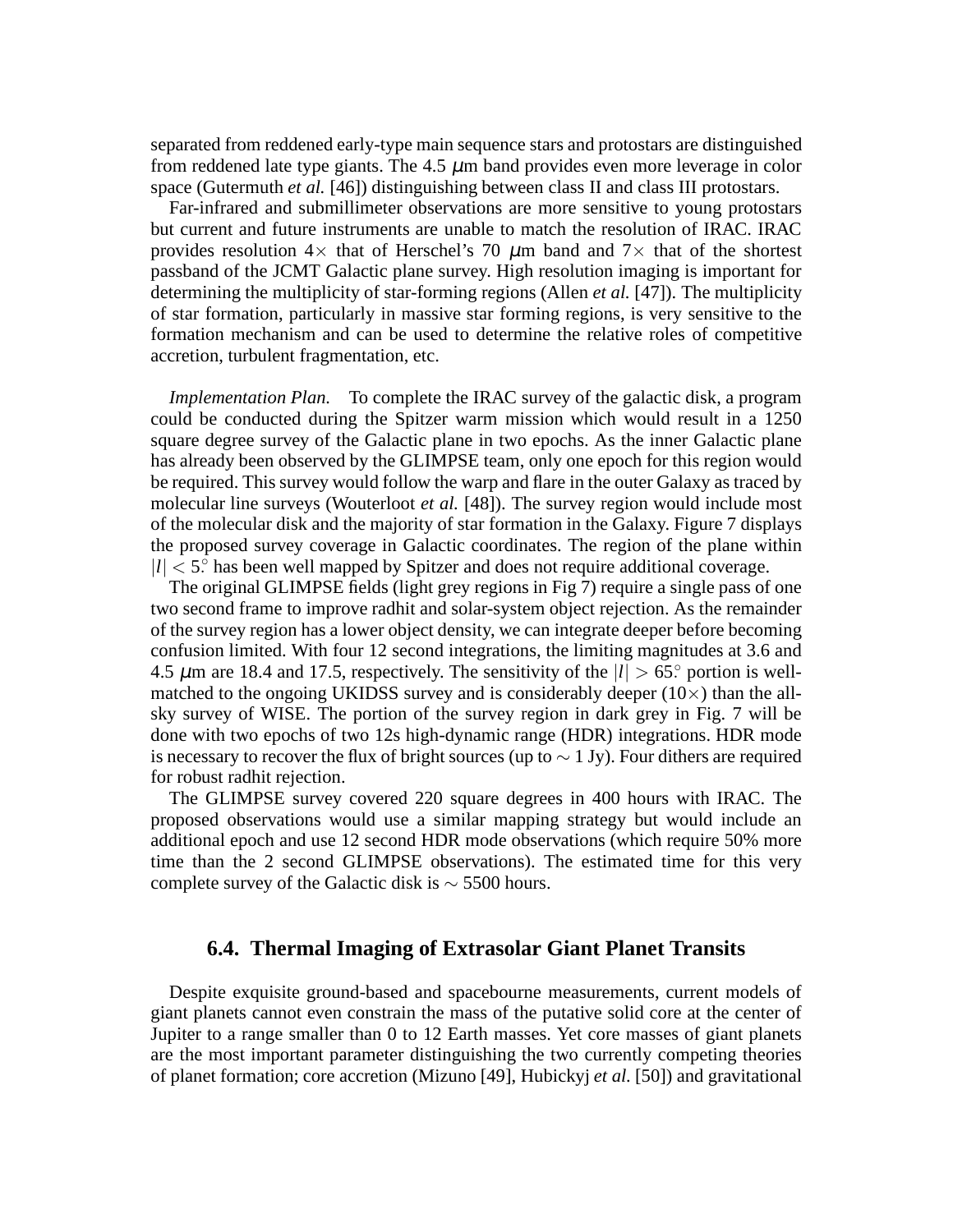

**FIGURE 5.** Three color composite image of the young open cluster NGC 1893. 2MASS K*<sup>s</sup>* band data is displayed in blue, IRAC 3.6  $\mu$ m is in green and IRAC 4.5  $\mu$ m in red. Numerous protostars (red objects) are visible. The IRAC data is representative of the quality of the proposed survey.



**FIGURE 6.** Near-IR and Near-IR with IRAC 3.6  $\mu$ m color-color plots indicating the color space of main sequence stars (crosses), red giant and supergiant stars (diamonds), AGB stars (squares), planetary nebulae (asterisks), reflection nebulae (small crosses), T-tauri stars (large cross) and protostars (colored circles). Reprinted from Whitney *et al.* [45].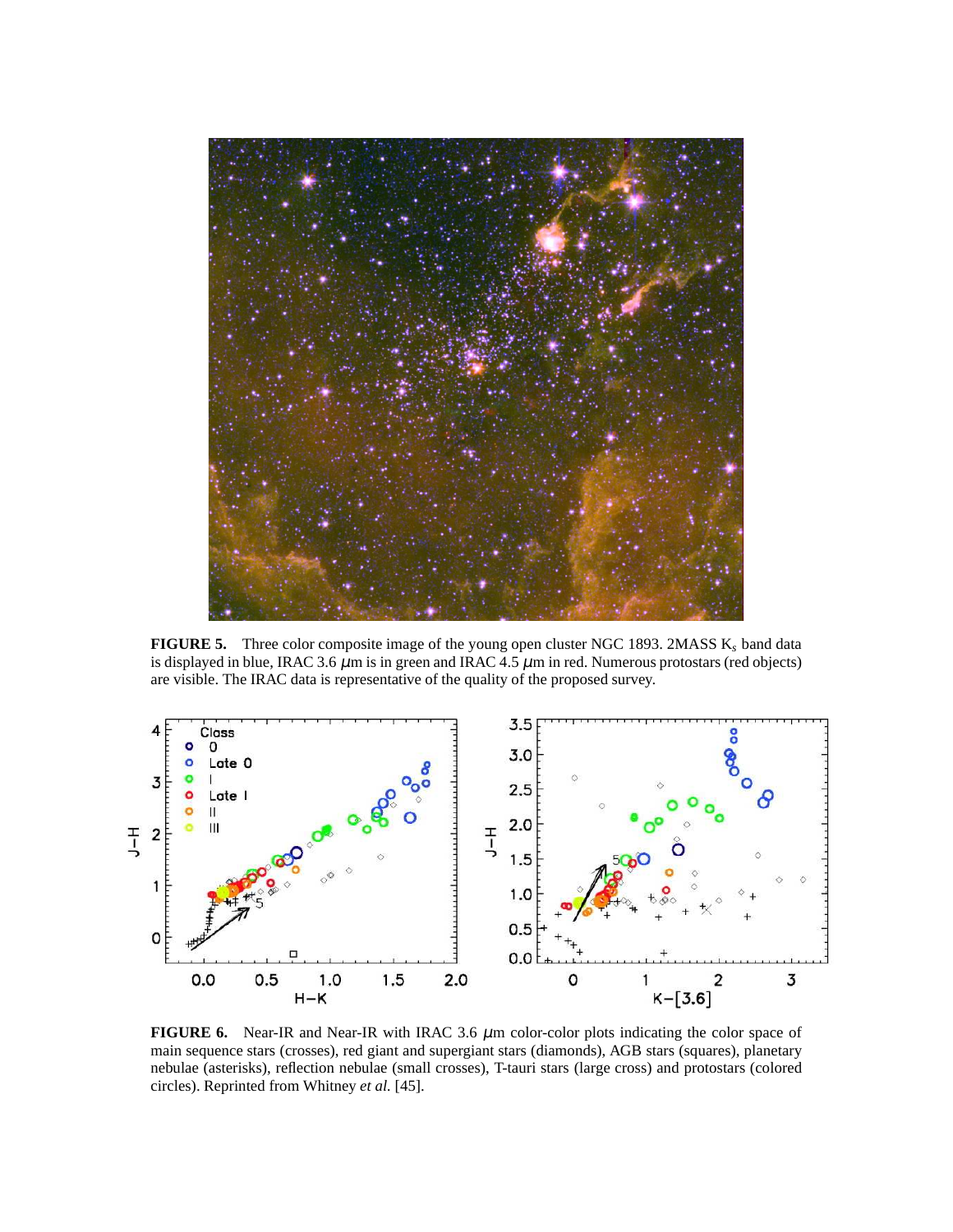

**FIGURE 7.** Coverage of the proposed Galactic plane survey. The field to be mapped with IRAC is outlined. The light gray regions need one additional epoch of 2 second integrations. The dark gray regions will be mapped by two epochs of two 12 second HDR exposures.

instability (Boss [51, 52]). The detection of the photometric signature of "hot Jupiters" transiting across the face of their parent stars has opened up a new and exciting means to study extrasolar giant planets (EGPs). By combining information from the radial velocity orbital solutions and the depth of the primary transit, it is possible to directly estimate the radii of the transiting EGPs. While the masses and radii determined for the 9 known EGPs are generally in accord with theoretical expectations, there are exceptions that continue to challenge our current understanding. By virtue of their size distribution, their extreme temperature ranges, and their growing number, transiting EGPs may be the most promising avenue of attacking the problem of planet formation.

For close-orbit, extrasolar giant planets (EGPs), the flux density contrast ratios between planet and star are approximately 2 orders of magnitude greater at 3 and 5  $\mu$ m than they are at optical wavelengths. This relatively favorable flux contrast makes it possible to detect the secondary transit where the hot Jupiter is eclipsed by the parent star, if accurate mid-infrared photometry is available. IRAC has already demonstrated the required photometric stability by directly detecting the photons emitted by an EGP. Figure 8 shows the 4.5  $\mu$ m time series photometry of the secondary eclipse of TrES-1 (Charbonneau *et al.* [53]), where the parent star is a K0 dwarf with  $V = 11.8$ . Together with similar  $8 \mu$ m observations, these data have provided the first observational constraints on models of thermal emission and atmospheric constituents in hot Jupiters (Burrows [54]). There are now several Spitzer programs in progress to carry out photometry of transiting EGPs using IRAC, MIPS, and IRS.

By providing insights into the atmospheric constituents and thermal properties of EGPs, including heat transport from the day to night sides by winds and jet streams (which may measurably shift the light curves with respect to the orbital ephemeris), IRAC photometry can enable more stringent constraints to be placed on important model inputs, including bulk composition, the equation of state, and the degree of inhomogeneity (Guillot [55]). "Hot stratospheres", which are common to gas giants in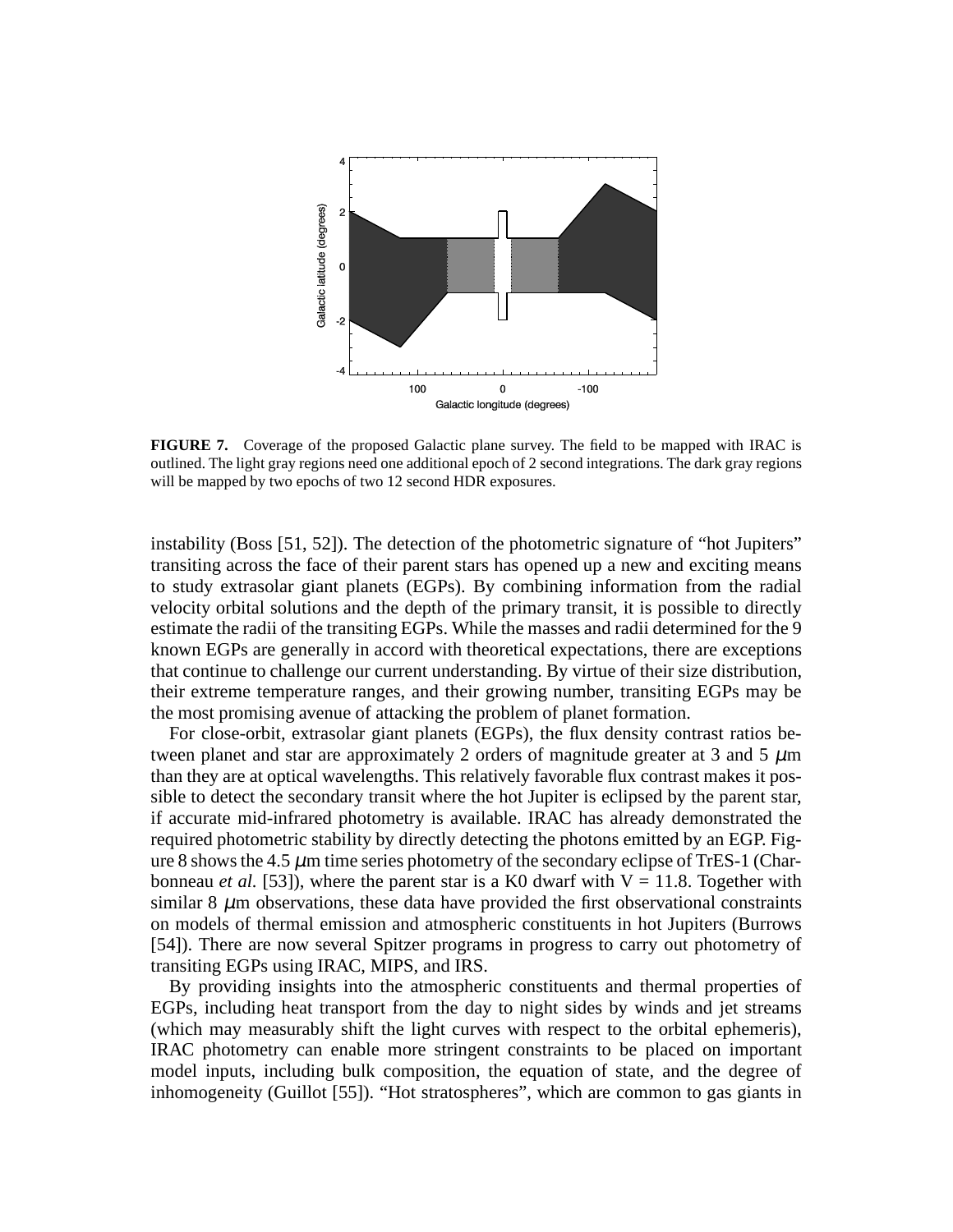

**FIGURE 8.** Binned IRAC 4.5 µm time series photometry of TrES-1. Reprinted from Charbonneau *et al.* [53].

our Solar System, and which have the effect of reducing planetary radii by absorbing heat high in the atmosphere rather than in the lower regions where stellar insolation can slow the normal contraction of the planet, will be most clearly seen in IRAC photometry (Fortney *et al.* [57]). Figure 9 compares measured IRAC fluxes for TrES-1 (Charbonneau *et al.* [53]) with model atmosphere predictions (Sudarsky *et al.* [60]) and clearly demonstrates weaknesses in the model. Agreement between theory and the observations can be significantly improved by increasing the metallicity of the model atmosphere by a factor of between 3 and 5 over solar (Fortney *et al.* [56]). 3.6  $\mu$ m observations will enable much stronger constraints to be placed on the amount of atmospheric methane, and by extension on the efficiency of heat transport to the night side of the planet (Fortney *et al.* [57]).

For brighter systems such as HD 189733b ( $V = 7.7$ , sp. type K0V) and HD 209458  $(V = 7.7$ , sp. type G0V), time series IRAC photometry will enable a search for longitudinal variations indicative of planetary weather. By gathering high-cadence photometric observations during secondary ingress and egress, it should be possible to detect differences in the shape of the light curve from the predictions of a uniformly illuminated disk. Model predictions (Williams [58]) have shown that the 3.6 and 4.5  $\mu$ m channels should be particularly sensitive to realistic variations in the distribution of surface flux for systems like HD 209458b. Other models (Burrows *et al.* [59]) have shown that the relative flux in the 3.6 and 4.5  $\mu$ m channels is sensitive to the details of the chemical composition in the stratosphere. Both the surface inhomogeneity detection and the chemistry model constraints will require high quality IRAC observations of many secondary eclipses per target.

Another application with a tremendous potential payoff is the measurement of temperature gradients across the surfaces of hot EGPs. Understanding how the intense stellar insolation is absorbed and reradiated is fundamental to an understanding of their atmospheric physics. Using time series, 24 micron MIPS photometry, Harrington *et al.* [61]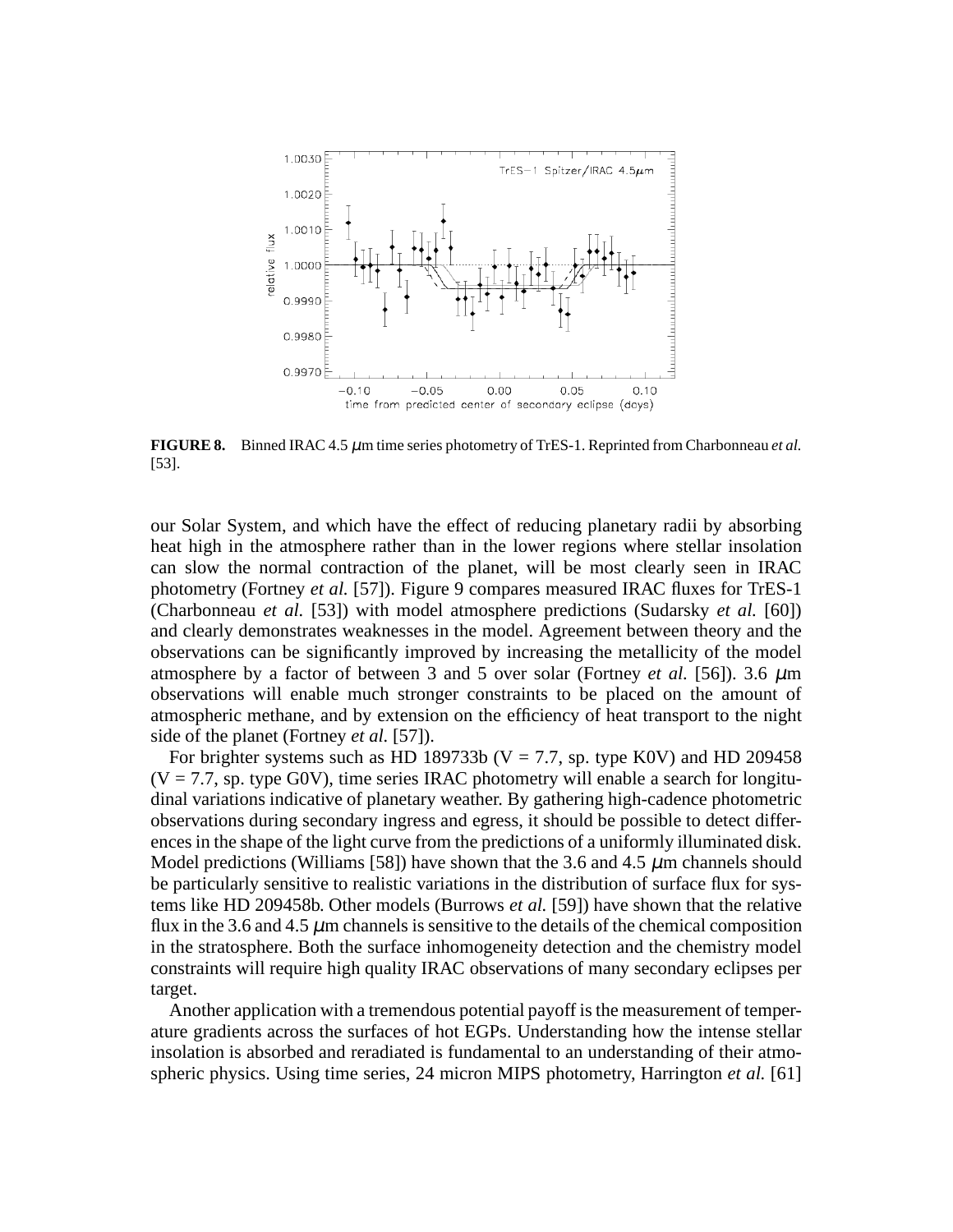

**FIGURE 9.** Predicted planet/star flux ratios from a model hot jupiter spectrum (Sudarsky *et al.* [60]), compared with IRAC measurements (Charbonneau *et al.* [53]) for TrES-1 (filled diamonds). The dotted line shows a blackbody spectrum corresponding to a temperature of 1060 K. The open diamonds show the expected flux in each IRAC waveband. Note the substantial overprediction of flux at  $4.5 \mu m$ , suggesting a significant additional source of atmospheric opacity near 4µm. Reprinted from Charbonneau *et al.* [53].

recently demonstrated the existence of a large asymmetry in the temperatures of the day and night sides of <sup>υ</sup> Andromeda b. The conclusion they draw is that most of the incident stellar radiation is reemitted at the subsolar point, with very little heat transport to the night side of the planet. The technique relies solely on the brightness modulation of the planet as it orbits its parent star and does not require a transiting geometry. The method is thus potentially applicable to all known hot EGPs. While the planet/star flux ratio is more favorable at 24 microns for EGPs in the  $\sim 1000 - 2000$  K range, this ratio is no more than 1.7 to 5 times smaller at 4.5 microns (depending on relative temperatures of star and planet), with typical values of around ∼ 2.5. There are currently 53 EGPs known with semi-major axes of less than 0.1 AU (that of  $\nu$  Andromeda is 0.06 AU). With a sufficient investment of observing time, IRAC should therefore enable us to better characterize the atmospheres of a significant number of hot, non-transiting EGPs.

How many transiting EGPs will be available during Spitzer's warm mission? The COROT mission (scheduled for launch in December, 2006) is expected to yield on the order of 45 transiting EGPs with  $11 < m_v < 16.5$  over the course of its 2.5 year mission (Gillon *et al.* [62]). The first public data release is currently expected to occur during the summer of 2008, with subsequent data releases every 6 to 12 months. The time frame is thus well matched to post-cryogen, IRAC followup observations.

The launch date for Kepler currently remains November, 2008. Whereas the detection of terrestrial-mass planets is expected to require most of the 4 year mission, hot Jupiters will be readily detectable within the first year. The Kepler project has offered to communicate such detections in advance of publication (Borucki, 2007, private comm.). The time frame for the first such detections would therefore be late 2009, near the time when Spitzer exhausts its cryogen supply. Though estimates are necessarily model dependent,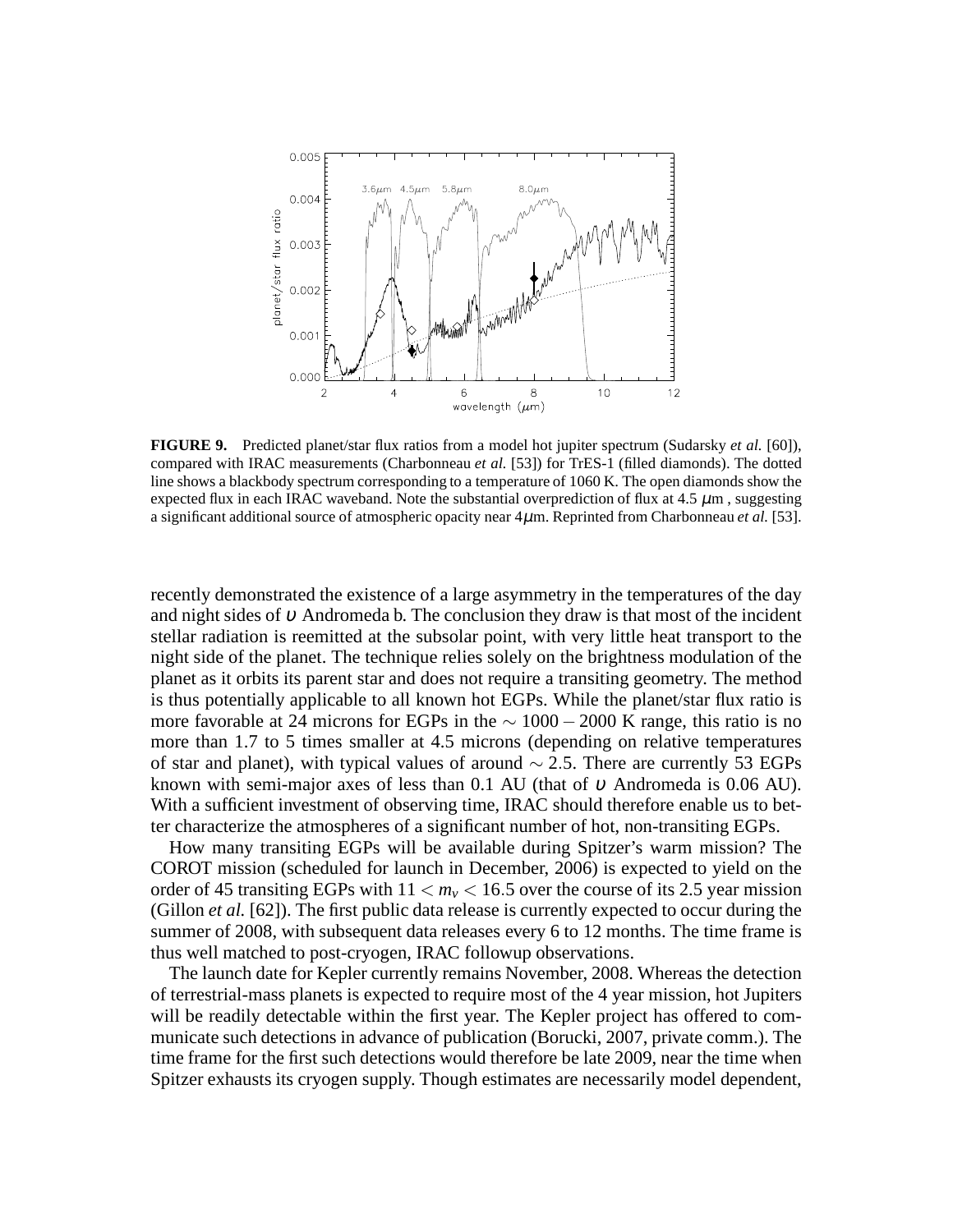the expectation is that Kepler will detect on the order of 100 giant inner planets in the first year for stars with  $9 < m<sub>v</sub> < 14$  (for comparison, the parent star for TrES-1 has  $m<sub>v</sub>$  = 11.8). The discovery of an additional  $\sim$  30 outer-orbit giant planets is expected over the life of the mission.

In addition to Kepler and COROT, there are at least a dozen ground-based, photometric transit surveys active at the present time (Charbonneau *et al.* [63]). With a sustained and distributed effort of this magnitude, it is reasonable to expect that the number of known transiting giant planets will increase substantially over the next several years, even without the Kepler detections. Roughly half of these transit surveys utilize a smallaperture, wide-field approach, and are primarily sensitive to relatively bright parent stars  $(V<10)$ . These stars will be particularly good targets for precision photometry with the IRAC 3.6 and 4.5  $\mu$ m channels, which will be the most sensitive available probes of EGP atmospheres until the launch of JWST.

Each monitoring observation of an EGP (one filter, one eclipse) takes of order 8 hours to cover the ingress, eclipse and egress and to define well the out-of-eclipse continuum level. If for a given IRAC channel five secondary-transits are monitored (to improve the S/N over a single measurement), and if data are obtained in both IRAC channels, the average exposure time per target would be of order 80 hours. Obtaining complete secondary transit data for 20 target stars would therefore require of order 1500 hours of Spitzer observing time. We note that at the current rate of detection of transiting planets by ground-based campaigns, we would expect more than enough targets to be available even without data from COROT or Kepler.

### **ACKNOWLEDGMENTS**

This work is based (in part) on observations made with the Spitzer Space Telescope, which is operated by the Jet Propulsion Laboratory, California Institute of Technology, under contract with NASA. This publication makes use of data products from the Two Micron All Sky Survey, which is a joint project of the University of Massachusetts and the Infrared Processing and Analysis Center/California Institute of Technology, funded by the National Aeronautics and Space Administration and the National Science Foundation.

### **REFERENCES**

- 1. Fazio, G., *et al.*, 2004, ApJS, 154, 10
- 2. McMurtry, C., Pipher, J., and Forrest, W., 2006, SPIE, 6265E, 6
- 3. Lonsdale, C. J., *et al.*, 2003, PASP, 115, 897
- 4. Lonsdale, C., *et al.*, 2004, ApJS, 154, 54
- 5. Oliver, S., *et al.*, 2004, ApJS, 154, 30
- 6. Babbedge, T. S. R., *et al.*, 2006, MNRAS, 676
- 7. Rowan-Robinson, M., *et al.*, 2005, AJ, 129, 1183
- 8. Farrah, D., *et al.*, 2006, ApJL, 641, L17
- 9. Ilbert, O. 2006, A&A, 457, 841
- 10. Sawicki, M. 2002, AJ, 124, 3050
- 11. Gladders, M. D., and Yee, H. K. C. 2000, AJ, 120, 2148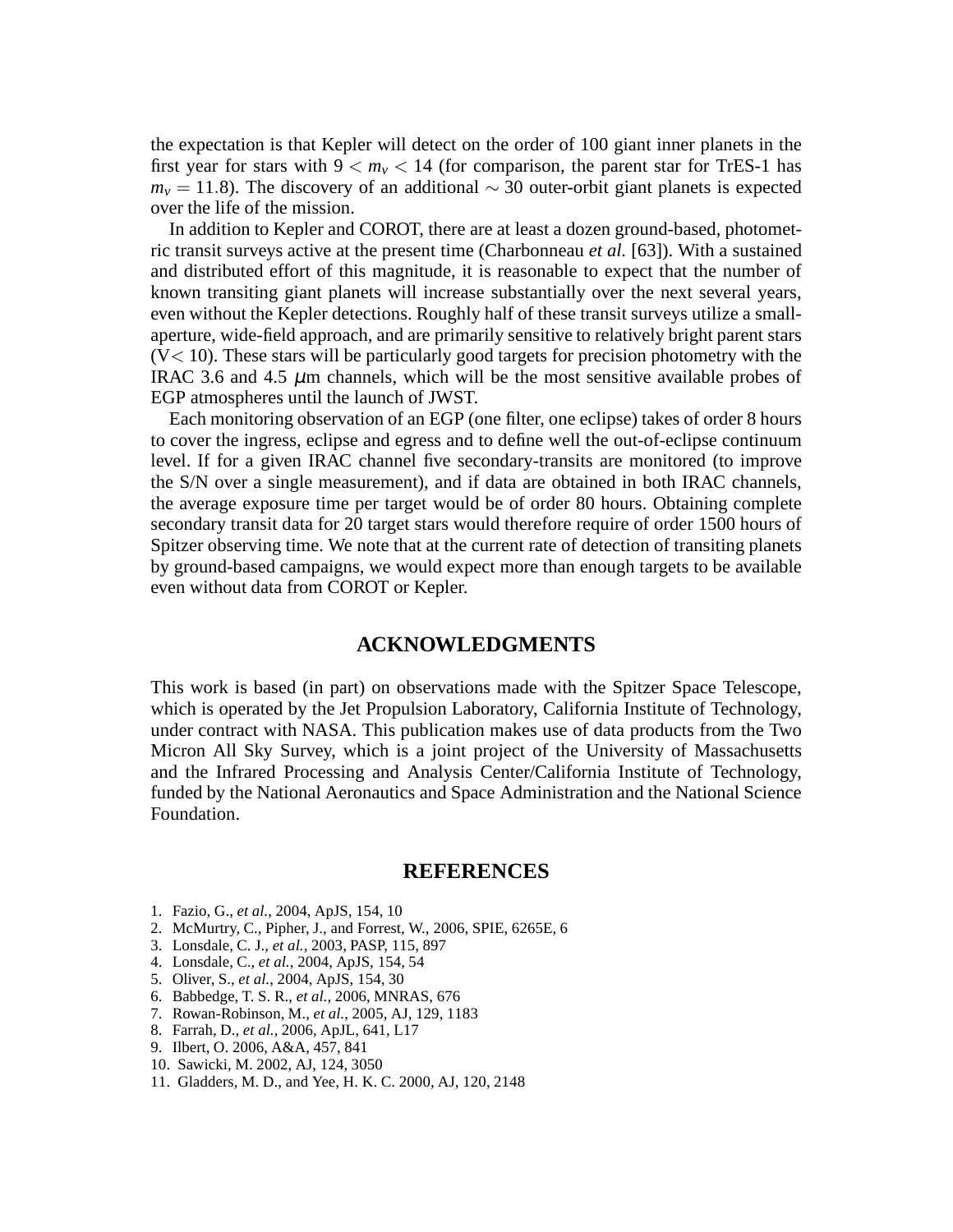- 12. Refregier, A. 2003, ARA&A, 41, 645
- 13. Schneider, P. in *Gravitational Lensing : Strong, Weak & Micro. Saas-Fee Advanced Course 33*, edited by G. Meylan, P. Jetzer and P. North, Springer-Verlag, Berlin, 2006, 273 (astro-ph/0509252)
- 14. Hoekstra, H. 2006, ApJ, 647, 116
- 15. Labbé, I., *et al.*, 2005, ApJL, 624, L81
- 16. Shapley, A. E., *et al.*, 2005, ApJ, 626, 698
- 17. Rigopoulou, D. 2006, ApJ, 648, 81
- 18. Croton, D. J., *et al.*, 2006, MNRAS, 365, 11
- 19. Cutri, R. M., Nelson, B. O., Francis, P. J., and Smith, P. S., in *AGN Surveys*, IAU Colloq. 184, edited by R. F. Green, E. Y. Khachikian, and D. B. Sanders, ASP Conference Series 284, ASP, San Francisco, 2002, 127
- 20. Glikman, E., Gregg, M. D., Lacy, M., Helfand, D. J., Becker, R. H., and White, R. L. 2004, ApJ, 607, 60
- 21. Warren, S. J., Hewett, P. C., and Foltz, C. B. 2000, MNRAS, 312, 827
- 22. Sanders, D. B., Soifer, B. T., Scoville, N. Z., and Sargent, A. I. 1988, ApJL, 324, L55
- 23. Lawrence, A. 1991, MNRAS, 252, 586
- 24. Dickinson, M. Giavalisco, M., and The GOODS Team, "The Great Observatories Origins Deep Survey" in *The Mass of Galaxies at Low and High Redshift*, edited by R. Bender and A. Renzini, Springer-Verlag, Berlin, 2003, pp. 324-331.
- 25. Chary, R. *et al.*, 2007, ApJ, submitted
- 26. Yan, H., Dickinson, M., Giavalisco, M., Stern, D., Eisenhardt, P. R. M., Ferguson, H. C., ApJ, 651, 24
- 27. Eyles, L., Bunker, A., Stanway, E., Lacy, M., Ellis, R., and Doherty, M. 2005, MNRAS, 364, 443
- 28. Springel, V. *et al.*, 2005, Nature, 435, 629
- 29. Wilkinson, M. *et al.*, 2006, EAS, 20, 105
- 30. Bouwens, R. J. *et al.*, 2006, ApJ, 653, 53
- 31. Heger, A., *et al.*, 2003, ApJ, 591, 288
- 32. Scannapieco, E., *et al.*, 2005, ApJ, 633, 1031
- 33. Kashlinsky, A., *et al.*, 2005, Nature, 438, 45
- 34. Benjamin, R. A. *et al.*, 2003, PASP, 115, 953
- 35. Stolovy, S., *et al.*, 2006, J. Physics, Conf. Vol 54, pp. 176-182
- 36. Mercer, E. P., *et al.*, 2005, ApJ, 635, 560
- 37. Mercer, E. P., *et al.*, 2004, ApJS, 154, 328
- 38. Benjamin, R. A. *et al.*, 2005, ApJL, 630, 149
- 39. Kobayashi, N., Yasui, C., Tokunaga, A., Saito, M., 2005, Protostars and Planets V LPI Contribution 1286, 8639, http://www.lpi.usra.edu/meetings/ppv2005/pdf/8639.pdf
- 40. Shara, M. M., Moffat, A. F. J., Smith, L. F., Niemela, V. S., Potter, M., and Lamontagne, R. 1999, AJ, 118, 390
- 41. Caber-Lavers, A., Garzón, and Hammersley, P. L. 2005, A&A, 433, 173
- 42. Marshall, D. J., Robin, A. C., Reylé, C., Schultheis, M., and Picaud, S. 2006, A&A, 453, 635
- 43. Frieswijk, W. F. W., Teyssier, D., Shipman, R. F., Hily-Blant, P., 2005, Protostars and Planets V LPI Contribution 1286, 8582, http://www.lpi.usra.edu/meetings/ppv2005/pdf/8582.pdf
- 44. Weingartner, J. C., and Draine, B. T. 2001, ApJ, 548, 296
- 45. Whitney, B. A., Wood, K., Bjorkman, J. E., and Cohen, M. 2003, ApJ, 598, 1079
- 46. Gutermuth, R. A., Megeath, S., Muzerolle, J., Allen, L., Pipher, J., Myers, P., and Fazio, G., 2004, ApJ, 154, 374
- 47. Allen, L. E., *et al.*, 2005, in *Protostars and Planets V*, edited by B. Reipurth, D. Jewitt and K. Keil, Univ. Arizona Press, Tucson, 2007, pp. 361-376
- 48. Woulterloot, J. G. A., Brand, J., Burton, W. B., and Kwee, K. K. 1990, A&A, 230, 21
- 49. Mizuno, H. 1980, Prog. Theor. Phys., 64, 544
- 50. Hubickyhj, O., Bodenheimer, P., and Lissauer, J. 2004, in *Gravitational Collapse: From Massive Stars to Planets* edited by G. Garcia-Segura et al., Rev. Mex. AA Ser. Conf., pp. 83-86
- 51. Boss, A. P. 1997, Science, 276, 1836
- 52. Boss, A. P. 2004, ApJ, 610, 456
- 53. Charbonneau, D., *et al.*, 2005, ApJ, 626, 523
- 54. Burrows, A. 2005, Nature, 433, 261